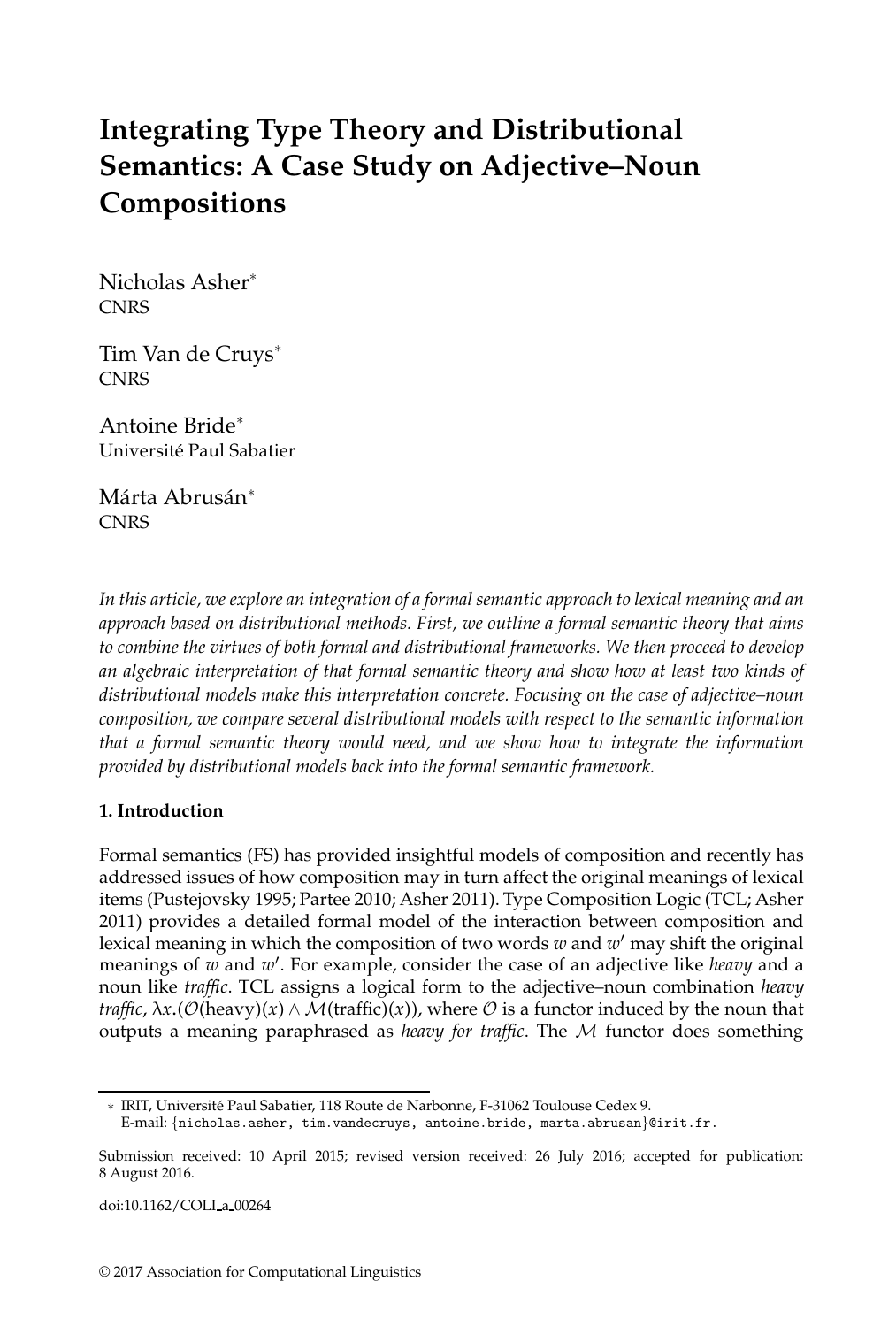similar for the noun. Different types of adjectives will interact differently with the meaning of the noun; for example, non-subsective adjectives like *fake* in *fake dollar bill* output a meaning whose denotation has an empty intersection with the denotation of the original noun but shares surface properties with things that are (e.g., [real] dollar bills). TCL thus decomposes an adjective–noun combination into a conjunction of two properties representing the contextual contributions of the noun and adjective. This *decomposition property* allows TCL to predict non-trivial logical entailments just from the form of adjective–noun compositions (in contrast to Montague's higher order approach, which requires meaning postulates), while also capturing the shiftiness of lexical meaning, something that most formal semantic theories do not consider.

However, neither TCL nor the other FS theories mentioned provide a method for constructing such functors or lexical meanings. In this article we develop two distributional semantic (DS) models able to provide such a method, in virtue of (i) TCL's distinction between internal or conceptual content and external or referential content and (ii) the close correspondence between the way TCL and these models treat composition in particular, the fact that these models share with TCL the decomposition property we just mentioned. We show that such methods can furnish the appropriate TCL functors, provided we take one big step: We identify TCL's internal content with vectors, which distributional methods use to represent word meaning. Functors introduced by TCL for composition then correspond to vector transformations within distributional models. We also show how to translate the results of these transformations back into TCL logical forms. TCL logical forms will then entail non-trivial inferences based on DS lexical information, while keeping the structural and conceptual advantages of a FS based logical form.

We illustrate our approach with adjective–noun compositions because they are simpler and better understood than other compositions. Such compositions do not typically introduce scope-bearing elements like quantifiers, unlike the construction of verb phrases, for instance. Also, the range of variation in adjective–noun composition is better understood, than, say, the effects of composition in verbal predications, which also involve more parameters that can potentially affect the composition.

# **2. Towards an Integration of DS and FS: The Formal Framework TCL**

TCL Asher (2011) has three advantages compared with other FS theories for studying the interactions between FS and DS: its use of types and its notion of internal content, its commitment to the actuality of meaning shifts during composition, and its formal model of meaning shift. However, TCL does not supply detailed information about particular types, which is crucial to determining meaning shifts. This is where we turn to DS for help.

# **2.1 Types and TCL's Notion of Internal Content**

In TCL, each word has a model-theoretic meaning that determines appropriate extensions for expressions (at points of evaluation). This is TCL's notion of external content, which is the usual notion of content in FS theories. In addition, however, each word in TCL has a type. Types are semantic objects and encode the "internal meaning" of the expression associated with it. So, for instance, the external semantics or extension of the word *wine* is a set of wine portions at some world and time, while the type or internal meaning of wine is given by the features we associate with wine (e.g., it is a liquid, a beverage, has alcohol, and has a particular taste). Internal semantics can also make use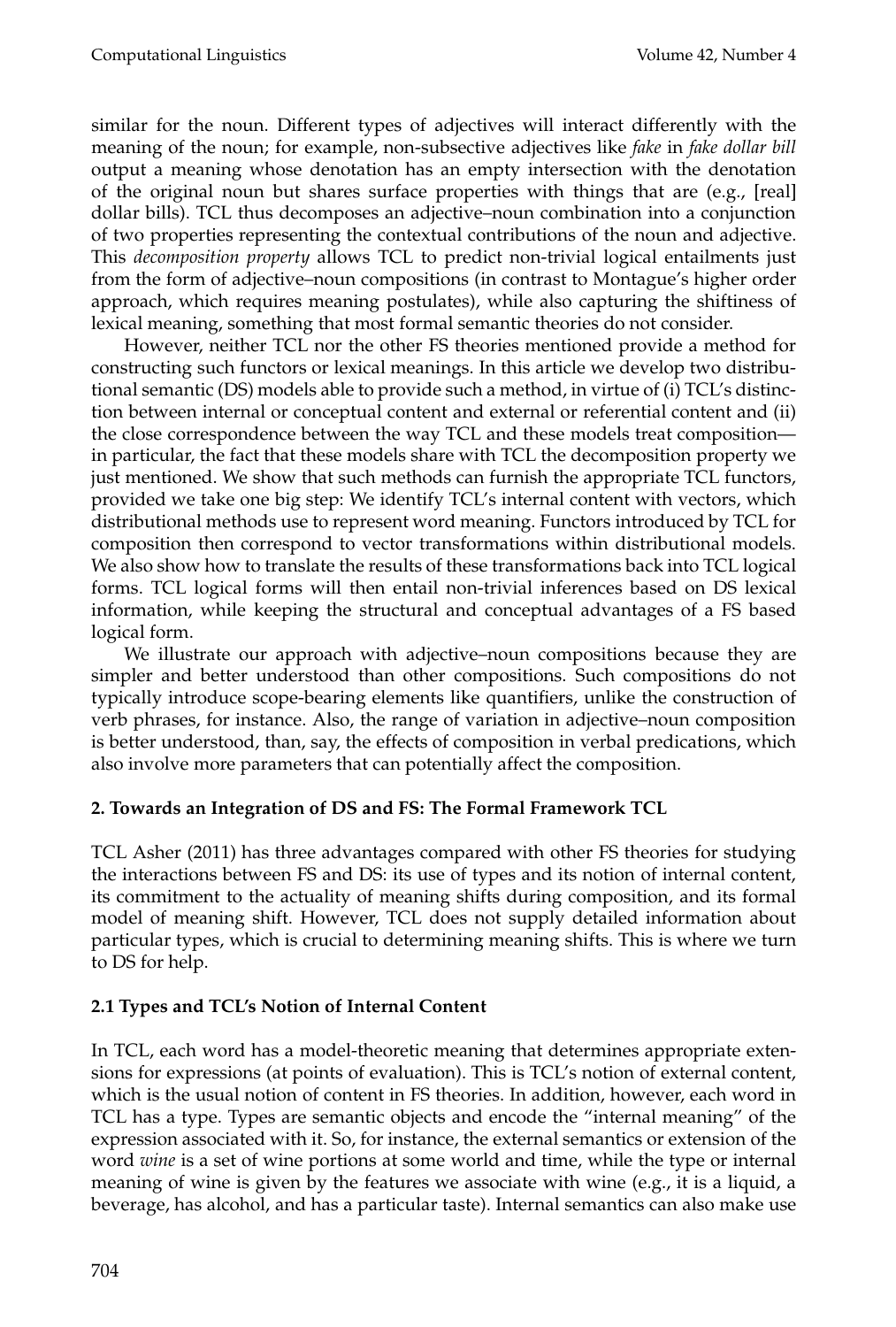of multi-modal information; thus olfactory and gustatory features can also play a role. These features enable speakers to correctly judge in normal circumstances whether an entity they experience falls under the extension of a term, though these judgments are not always completely reliable. The notions of internal and external meaning and the particular conception of how they interact are unique to TCL.

Types and internal content play an important role in TCL. They model selectional restrictions and are used to guide composition. An irresolvable clash between the type of a predicate and the type of its argument implies that the predication is semantically anomalous. Types also guide TCL's account of meaning shifts in predication. In TCL types encode the correct usage of a term. This is very similar to what DS methods do. However, TCL makes use of the lambda calculus for composition, a well-known and well-understood formalism; and doing so depends upon a particular interpretation of internal content based on a notion of justification. The correct usage and a speaker's mastery of the content of a term involves, among other things, an ability to justify, when asked, the use of that term in a particular context, and *mutatis mutandis*, an ability to justify the assertion of a predication in which a predicate applies to an individual characterized in a certain way. In the case of a speaker's assertion of a predication, such a justification explains why the speaker takes the assertion to be true. Such justifications encode the features that speakers use to identify extensions of terms. The reason these justifications are a part of linguistic mastery of expressions is that they are a reliable guide to determining extensions. Such justifications constitute internal content in TCL.

Modern type theories like TCL exploit a deep relation between proofs and types, known as the Curry-Howard correspondence (Howard 1980). The Curry-Howard correspondence shows that the notions of proof and types in the lambda calculus are isomorphic, allowing one to identify types with proofs or proof schemas. TCL exploits this correspondence with justifications and types for natural language expressions: Types and justifications are structurally isomorphic and so types are formally indistinguishable from justifications. In light of such a correspondence, the particular type assigned to a sentence like *this is wine* is identical to its justification, which is a defeasible proof of the truth of the proposition that the object the speaker demonstrates is wine. This identification of types with justifications not only theoretically clarifies the internal content of terms, but it also allows us to exploit the notion of composition in the typed lambda calculus as a method for composing internal contents without modification.

To clarify this core concept of TCL, we sketch a recursive definition of internal meanings  $\Vert . \Vert$  for a language fragment with just nouns (N) and adjectives (A) and assuming, for illustrative purposes, a Montague-like composition rule for the two. We assume each individual, recognizable object has a name *e*; and to each such name we assign an individual type. We will take as primitive the set I of individual types. We identify these with an **individual justification rule** *r* that can be used to recognize the object denoted by *e*. To give an example of an individual justification rule, if a speaker A, who has used the demonstrative *this* to refer to a particular object in her environment, is asked to justify her use of the demonstrative (e.g., another speaker B asks, *what do you mean 'this'?*), the speaker will resort to an individual justification rule for determining the referent of *this*. Linguistically, such a rule is expressed as a definite description for the denotation—for example, to explain her use of *this*, speaker A might say: *the stuff in the glass that I'm holding*. Besides I, we will also take as basic the type PROP, the type of closed formulas or sentences. PROP is a set of **justifications**, which are, given the Curry-Howard correspondence, defeasible proofs for the truth of formulas. Note that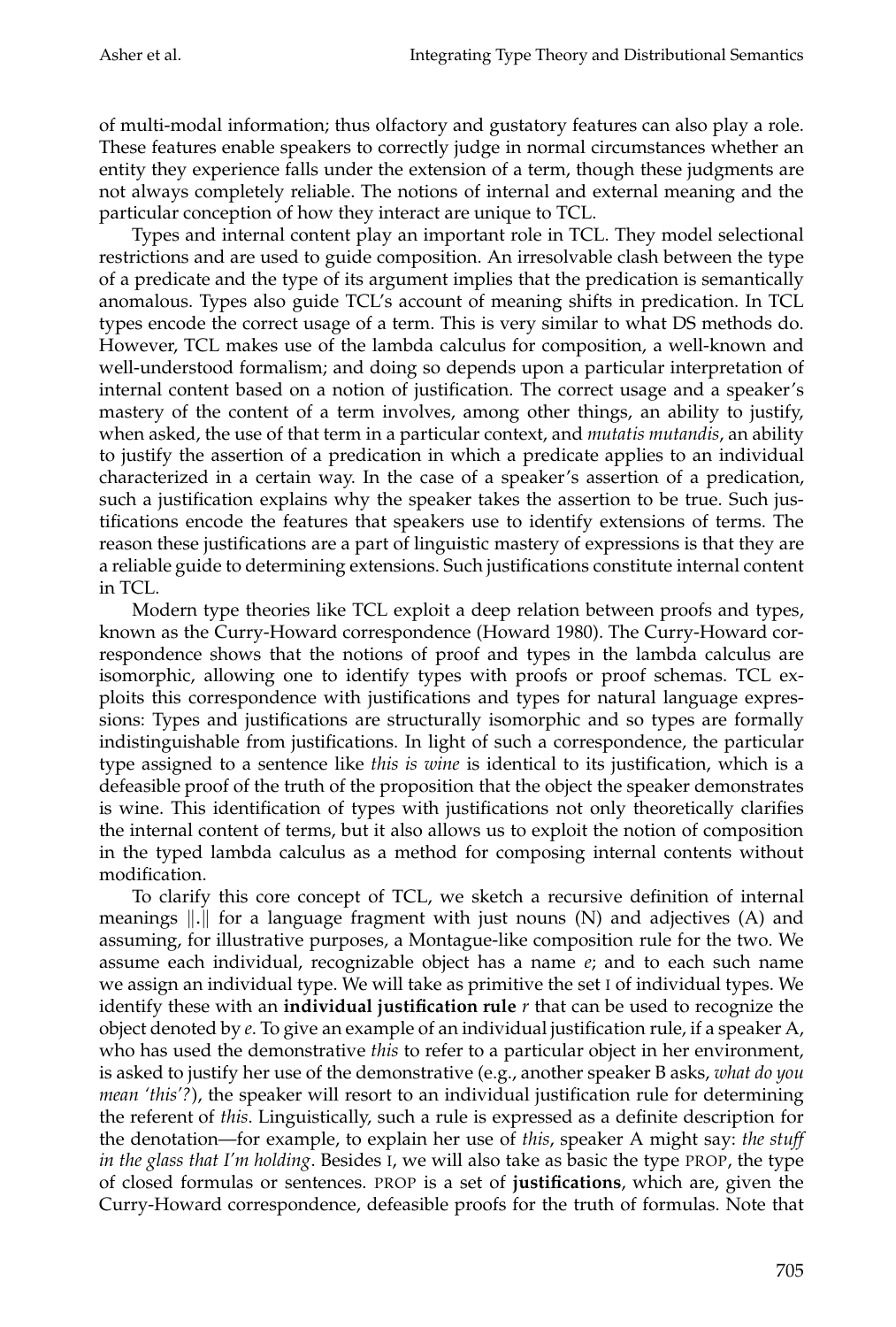PROP also contains the empty set  $\emptyset$  in case a formula has no justification. We specify the types and internal contents  $\Vert . \Vert$  for nouns and adjectives as shown here:

- - $||N||: I \rightarrow \text{PROP}$ . That is, noun types are functions from individual justification rules  $r \in I$  into a set of justifications that an individual satisfying *r* is of the type  $||N||$  (or  $\emptyset$ , if there is no such justification).
- -For adjectives *A*,  $||A||: ||N|| \rightarrow ||N||$ . That is, an adjective meaning takes a noun meaning and returns another noun meaning.

To illustrate, a justification rule for *wine* must provide particular features such that if something satisfying a particular individual justification type *r* has these features, then we can defeasibly conclude it is wine. The justification rule for *wine* will appeal to olefactory, gustatory, and visual features (clear liquid of either yellow, red, or pink color) that are typical of wine. As an example of an adjectival meaning,  $\Vert \textit{white} \Vert$  is a function from a justification rule like that of the noun type  $\|wine\|$  to a noun type justification rule for something being  $\Vert \textit{white win} \Vert$ . As the internal content of a noun *N* is a function from individuals to propositions, it is of the right type to be assigned as a meaning to the  $\lambda$  term  $\lambda xNx$ , the usual representation for a common noun in formal semantics. The internal content of an adjective also has the requisite structure to reflect the standard type of adjectives, and this enables composition using the lambda calculus. This means we can compose internal contents using the same method with which we compose external contents.

TCL's characterization of internal content yields a natural link between internal content and external, model-theoretic content. The internal semantics "tracks" the external semantics, in that in the majority of cases or in normal circumstances, the internal semantics determines appropriate truth conditions for sentences. The internal content given by the types does not determine the expression's extension in all cases, as philosophical, externalist arguments show (Putnam 1975; Kripke 1980). But assuming speaker competence, internal content should normally yield the correct extensions for expressions. For instance, Nicholas's olfactory and gustatory capabilities are reasonably good at distinguishing different kinds of white wine. They are not infallible; and so they cannot determine the extension of the predicate *Chardonnay from the Corbières*. But they do often work correctly and would constitute his justification for his asserting that something is a Chardonnay from the Corbières. A justification for a predicative expression should in normal circumstances identify elements in that predicate's extension; otherwise it would not be a justification. Similarly, an individual justification rule  $r_t$  for using a referring term *t* would not be a justification if *rt* did not pick out normally what *t* refers to. Composing these justifications and similar ones for other parts of speech together to get a justification for a whole sentence will then also normally deliver the correct truth value in a circumstance of evaluation. Because these justifications tell us what the truth conditions of the sentence would be *in the normal case*, they are in effect a *modal* characterization of those truth conditions.

# **2.2 TCL and Meaning Shifts**

Meaning shifts occur often when composition occurs. We call meaning shifting compositions **co-compositions**, following Pustejovsky (1995). There are several kinds of cocomposition. One kind is easily explained using TCL's system of types. An ambiguous word may be made less ambiguous when it combines with other words. Consider for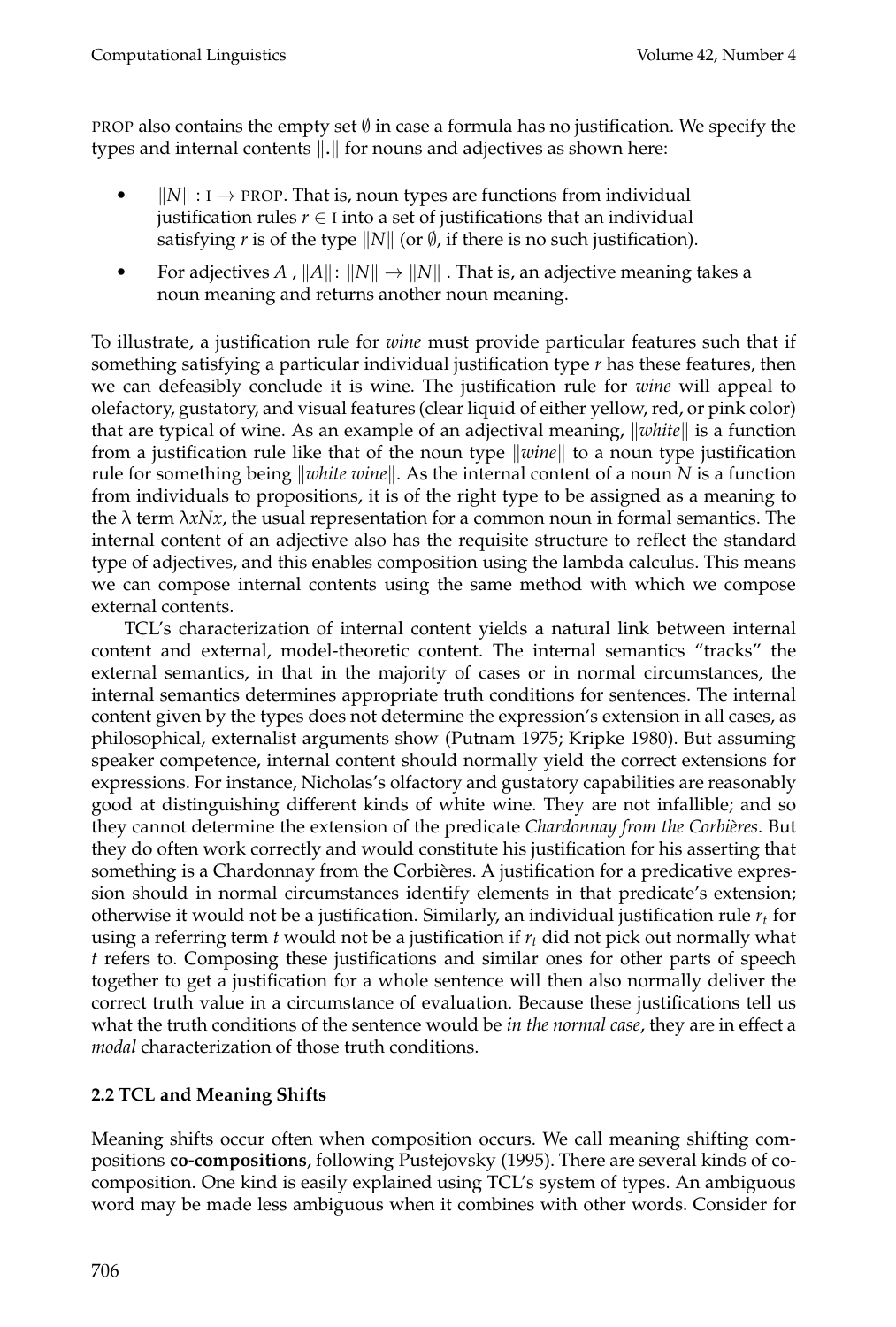instance the word *traffic*. It is ambiguous at least between the senses of denoting a flow of vehicles or information. However, when combined with a modifier like *Internet* or *New York City* in the phrases *Internet traffic* and *New York City traffic*, this ambiguity vanishes: The modifier selects or at least prefers one of the senses of *traffic*. TCL and other type theoretic lexical theories represent the different senses of ambiguous words with the use of disjoint types. For example, *traffic* would have the disjoint type INFORMATION ∨ VEHICLE. TCL models the disambiguation in the phrases above with an inference that is logically sound: The predicate, by selecting one of the disjoint types to satisfy its selectional restrictions, makes the other types in the disjoint union non-applicable, thus conferring a more specialized meaning to the argument.

But the composition of a predicate and its argument can exhibit other sorts of meaning shifts as well, which pose challenges for type theories other than TCL. Consider the following adjective–noun compositions:

- (1) a. heavy appliance
	- b. heavy rain
	- c. heavy sea
	- d. heavy bleeding
	- e. heavy smoker

In these examples the head noun affects the meaning of the modifier. If these data are well known, formal analyses for them are not. We could assume that adjectives are wildly ambiguous, roughly one sense for each noun with which they can combine. And we could model their internal content in terms of the disjoint union of their possible precisifications (the unambiguous senses). But that would miss or obscure certain logical relations. For instance, a heavy physical object does have something in common with *heavy rain*, and even with *heavy smoker* and *heavy bleeding*; in each case some dimension of the denotation of the head noun is modified towards an extreme, saturated end of the scale (Mel'cuk 2006). A disjoint union type is right for homonymously ambiguous expressions (such as *bank*) but not for logically polysemous ones—expressions whose senses have some logical or metaphysical connection.

To analyze logical polysemy, TCL appeals to functors that shift the meaning of the predicational relation itself. Although TCL motivates the functor view based on an analysis of coercion, it also uses it for co-composition. In TCL an expression has a type presupposition which must be satisfied in the predicational environment; a failure to satisfy such a type either leads to semantic anomaly or coercion effects. Type presuppositions are very general types like EVENTUALITY, PHYSICAL-OBJECT, or INFORMATIONAL-OBJECT. But an expression also has a more specific, "fine-grained" type that encapsulates the internal content specific to the term, the sort of content we discussed before. It is this fine-grained content that TCL exploits in co-composition.

TCL's approach to adjective–noun co-composition is quite different from a standard Montagovian approach. In standard semantic treatments, an adjectival meaning is a functor taking a noun meaning as an argument and returning a noun phrase meaning; composition is a matter of applying the adjective meaning as a higher-order property to the noun meaning. In TCL the noun and adjective meanings affect each other, and the output of an adjective–noun composition is the conjunction of a modified adjectival meaning and a modified noun meaning, which are both first order properties and apply to individuals, as in Schema (2). It introduces functors that potentially modify both the adjective and the noun's internal content in co-composition and then conjoins the modified contents. In the *adjective–noun composition* Schema (2), *A* is the adjective, *N* the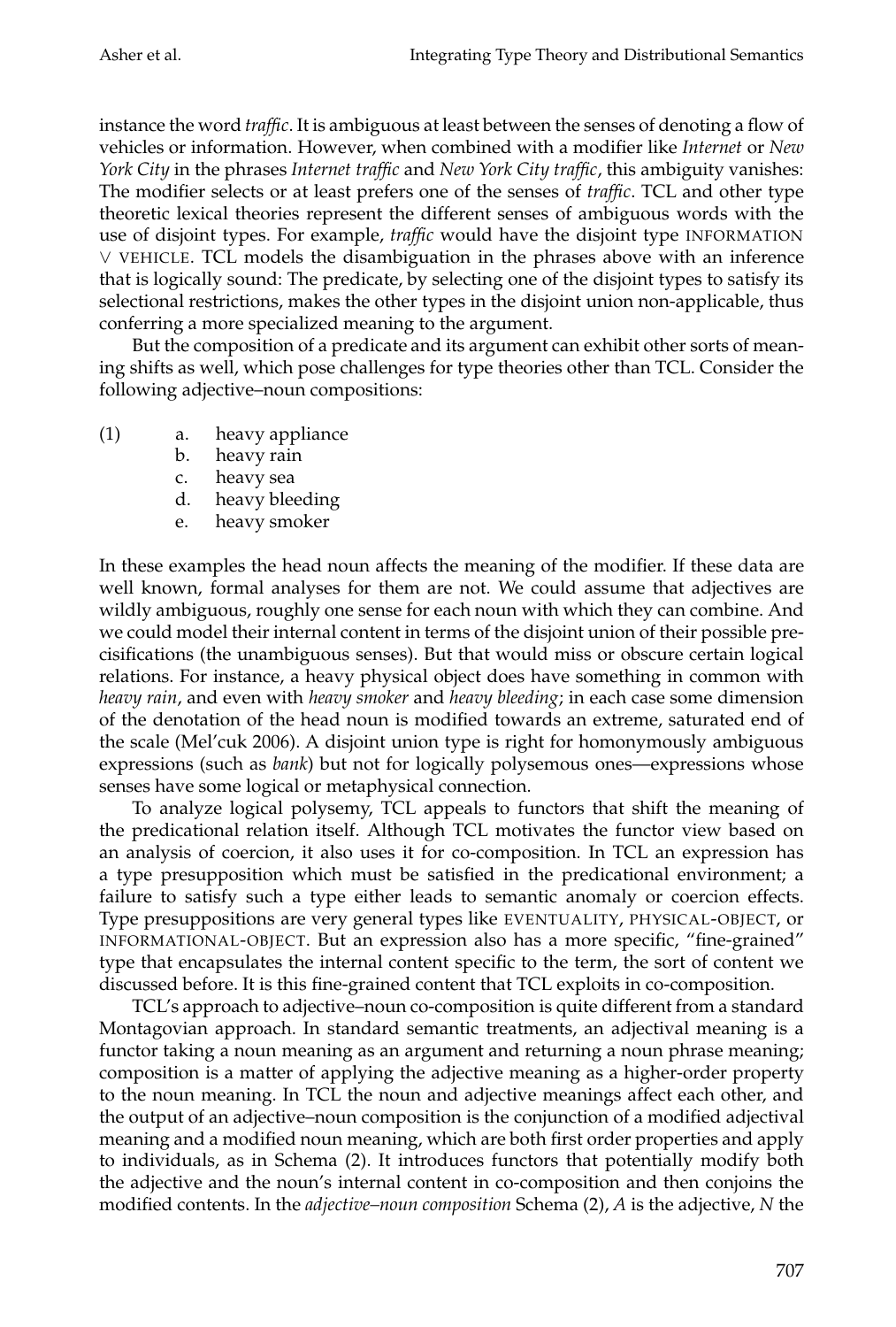noun,  $\mathcal{O}_A$  the functor on the noun given by the adjective, and  $\mathcal{M}_N$  the functor on the adjective induced by the noun:

(2) 
$$
\lambda x \left( \mathcal{O}_A(N(x)) \wedge \mathcal{M}_N(A(x)) \right)
$$

For subsective adjectives, $1$  which include the vast majority of adjectives in most languages, O*<sup>A</sup>* selects a subtype or constituent type of *N*, if they shift the meaning of *N* at all. Thus, the individuals satisfying  $O_A(N(x))$  will necessarily be a subset of the denotation of *N* at any point of evaluation. TCL thus predicts an influence of the adjective on the noun's denotation when we have a subsective modifier—in particular, an ambiguous noun may be disambiguated by the modifier's meaning. Those few adjectives that are not subsective, like *former* in *former prisoner*, support inferences that subsective adjectives do under the scope of some sort of modal or temporal operator; for example, *former prisoners* were once prisoners, *possible difficulties* are difficulties in some epistemic alternative, and *fake guns* and *stone lions* appear to be or look like guns and lions.

TCL also predicts an often non-trivial shift in the meaning of a modifier as it combines with various nouns or vice versa. This coincides with our findings in distributional semantics for adjective–noun compositions in Section 4. For instance, non-intersective adjectives are predicted to undergo a modification that relativizes their denotation. Consider a non-intersective adjective like *small* in the sentence *that's a small elephant*. The functor Melephant should shift to select those things in the denotation of *elephant* that are small on a scale suitable for elephants. Adjective–noun compositions analyzed with functors thus immediately yield interesting inferences; *that's a small elephant* entails that that is an elephant and that it was small for an elephant.

According to TCL, adjective–noun compositions should thus be decomposable, in the sense that it should entail that there is an object of type N as modified by the adjective and that it has some properties given by the modified sense of the adjective. This formalizes observations made by other researchers as well (Kamp and Partee 1995; Partee 2010).

#### **2.3 Types as Algebraic Objects**

TCL tells us about the general form of composition, and the TCL equation in Example (2) imposes useful constraints on the functors essential to this process. But to build appropriate functors for individual words like *heavy* in the context of *storm*, for instance, TCL does not provide any method. DS offers us the promise of giving us the functors we want in a systematic and automatic way.

We will model each word's type or TCL internal content with a suitable algebraic object from DS. In most versions of DS, each basic word meaning is a vector in some space *V* whose dimensions are contextual features or a more abstract set of latent features. This is not quite the sort of defeasible justifications discussed in Section 2.1, but it is a place to start and it contains information pertinent to justification. Thus, individual word types will be modeled as vectors in a finite dimensional space *V*, whose dimensions reflect aspects of the context of use. The DS counterpart of a TCL functor is a transformation of  $v \in V$  into a vector  $v' \in V$ , where  $v'$ s values

<sup>1</sup> A subsective adjective, *A*, in an adjective–noun combination *AN* is one that validates the inference from  $A N(x)$  to  $N(x)$ . An intersective adjective, *A*, validates the inference from  $A N(x)$  to  $A(x) \wedge N(x)$ . For more information, see Partee (1995).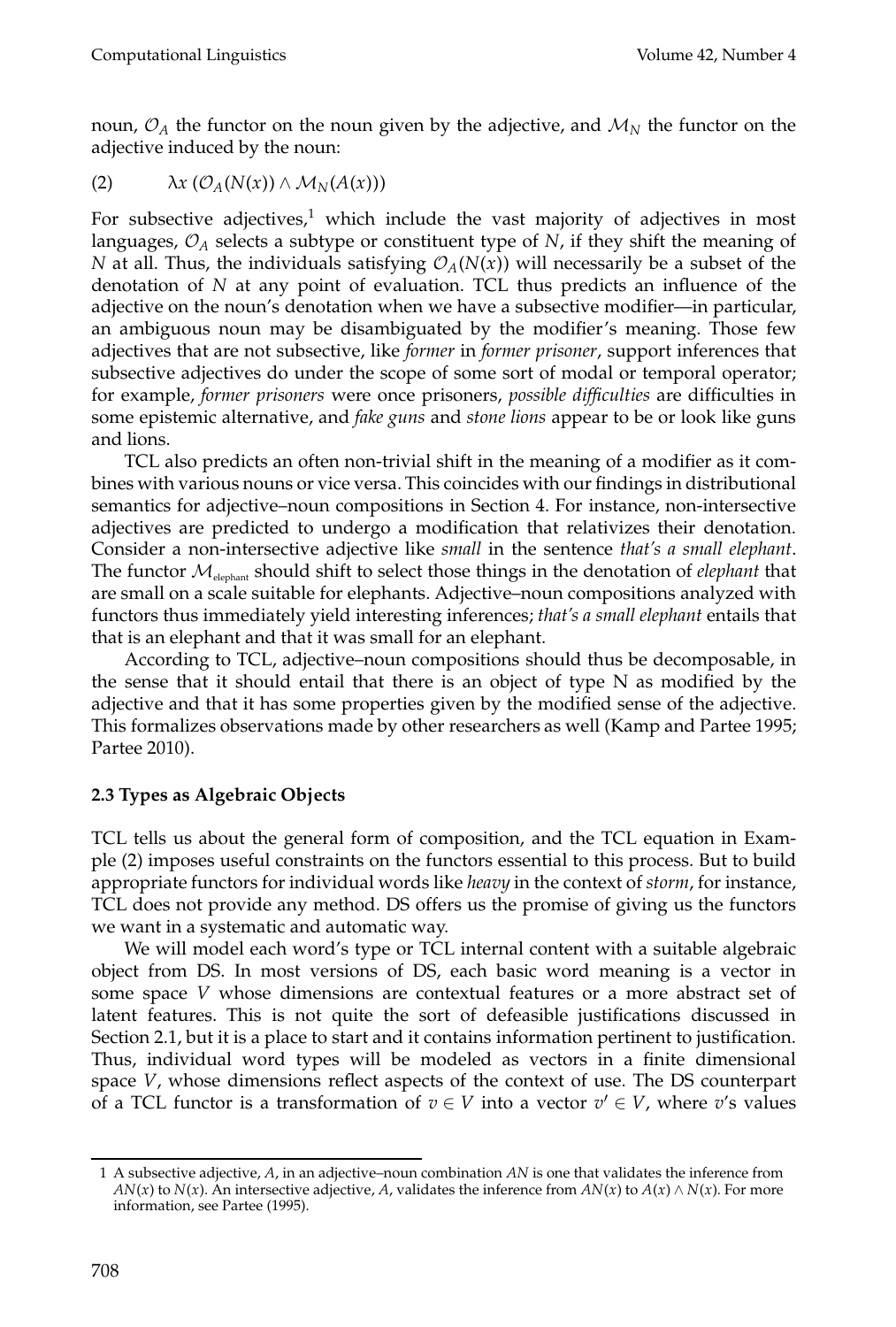on certain dimensions differ from those of  $v$  because the context has been filled in slightly. We want our functors to output a new type; so in the algebraic setting, a type is any vector in *V*. More general types—appropriate for type presuppositions and selectional restrictions—can be represented as functions of lower level types. Such an identification allows us to construct selectional restrictions for predicates automatically, which extends TCL's coverage dramatically.

In identifying types with vectors, we must take care that the type is captured in the right way so as to link with the "logical" type required for composition by FS. For composing adjectives and nouns, TCL's functor approach and the co-composition schema in Example (2) tells us that an adjective's contextually given type must depend on the fine-grained noun type it combines with and return a common noun type  $||N||$ , whereas the noun type must be a function from the fine-grained adjective types it combines with to common noun types — i.e.,  $(||N|| \rightarrow ||N||) \rightarrow ||N||^2$  As we saw in Section 2.1, in light of the Curry-Howard correspondence, it suffices to assign the right types to expressions, to have a compositional story with internal content. Once you specify the type of an expression, you have specified the form of its justification, its internal content; and that is all that is required to get composition to work. But once we have identified types with vectors in order to supply them with rich information, we need to revisit the issue, because vectors by themselves do not have the structure of TCL types or justifications. To exploit co-composition, the DS algebraic meaning for adjectives must reflect the *contextual modification* of that word's unmodified distribution due to a noun it combines with, and it must do something similar for nouns. In addition, a DS method must provide an algebraic meaning for nouns and adjectives that eventually provides a justification of the right type (e.g., a justification of type  $||N||$ ).

We provide vector meanings for nouns and adjectives using DS methods by proceeding in several steps. First, we will provide a vector for the individual word, be it adjective or noun, within a space that takes the *syntactic/semantic dependencies* of that word into account. These include direct syntactic dependencies but more long distance semantic dependencies as well. In a second step, we exploit a space of latent dimensions to calculate compositional effects on these vectors. This second step adapts these vectors to the local predicational context. The noun vector is weighted by the dimensions that are most prominent in the adjective's latent representation, and the adjective's vector is similarly adjusted to take into account the meaning of the noun with which it is paired. Building the modified meanings in this way will enable us to output a meaning of the right type for the co-composition. The process, which we detail in Section 3.1, outputs two predicates of type  $||N||$  that we can conjoin together to get the meaning of the adjective–noun combination.

#### **2.4 Discussion**

Some might wonder why we consider it necessary to mix statistical and logical information in one system. Would it not be possible to just use the statistical information provided by vectors, without recourse to types? We think a system like TCL has some attractive FS features—like the use of variables or discourse referents, scope bearing operators, and so forth—that will be difficult to reproduce with algebraic methods on their own (Garrette, Erk, and Mooney 2011). Further, convinced by the arguments

<sup>2</sup> In order to express this co-dependence formally, we must assign a higher functional type to nouns than the one given to nouns in Montague grammar. See Asher (2011) for details.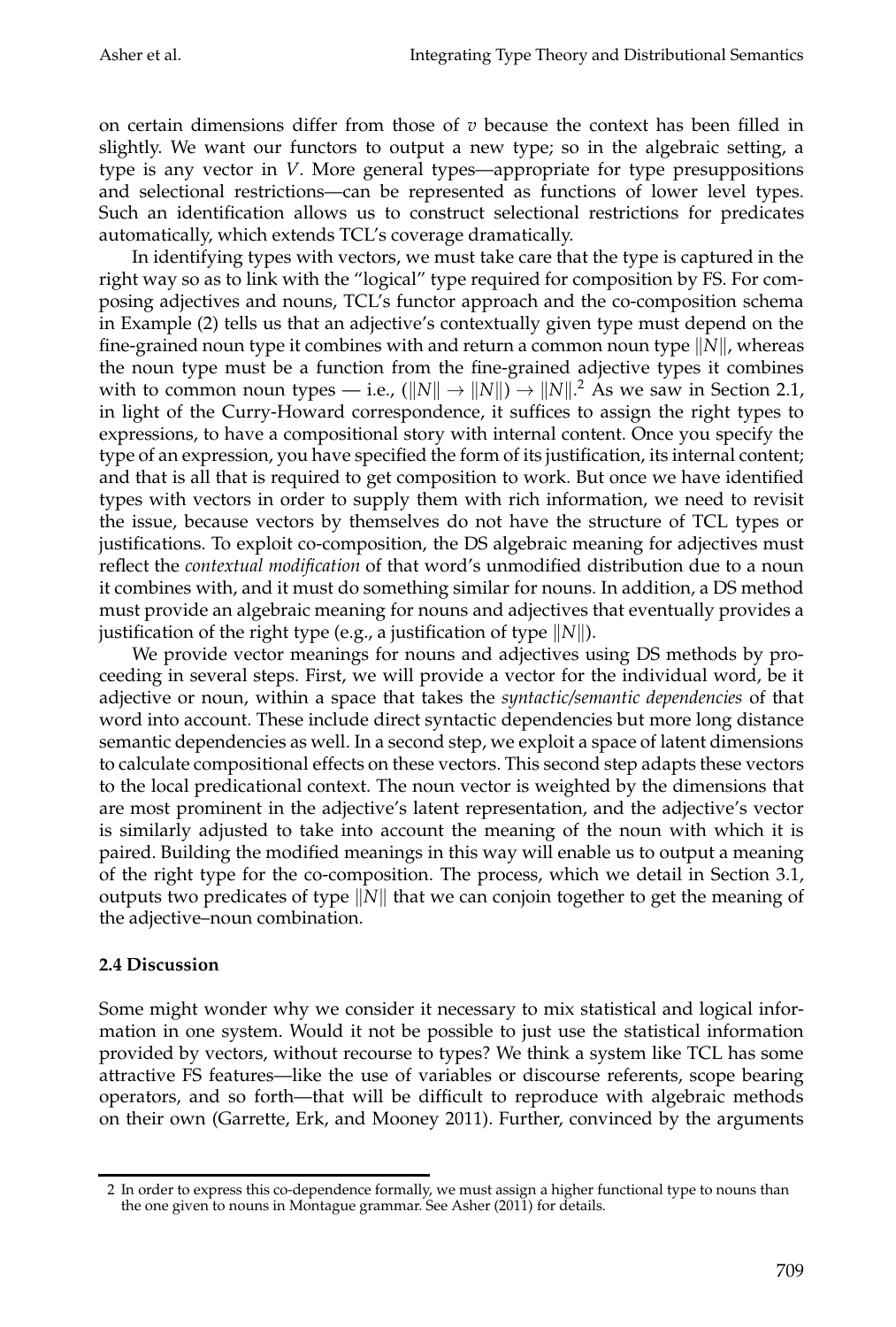in Kripke (1980) and Putnam (1975), we believe that algebraic methods, and indeed any purely internal semantics, cannot capture the external aspects of meaning. Both of these are crucial to determining truth conditions, a long-standing goal of theories of formal semantics (cf., e.g., Frege 1985; Montague 1974; Davidson 1967b; and Lewis 1970). We believe that a proper theory of meaning needs an external semantics as well as an internal one. The external part of the semantics is tied to a theory of truth, and the internal one to the content that expressions come endowed with by virtue of how they are used and how that use is justified. And as internal content characterizes truth conditions modally, our DS construction of TCL functors should ultimately affect our characterization of truth conditions. But to do that, we have to bring the information encoded in the modified vectors back into the symbolic system, via expressions that DS associates with a target expression. Ideally, the characterization of the output of the functors applied to an adjective or noun should be something like a defeasible justification for using the particular adjective or noun in that particular predicational context. Although statistical distributions that DS methods offer do not offer this directly, we investigate in the following sections how cosine similarity might capture information relevant to the functor definition and to its output, although other approaches might offer improved results (Roller, Erk, and Boleda 2014).

The identification of vectors and types changes TCL and its approach to basic linguistic phenomena. Whereas in TCL, semantic well-formedness was originally a binary decision, semantic well-formedness now becomes a matter of degree. We could provide a score to each predication depending on how close the fine-grained types are to matching type presuppositions. The closer the distances, the better or more prototypical the predication. Thus TCL's binary view of semantic well-formedness would morph into a more graduated scale, which might more accurately reflect the intuitions of ordinary speakers (Magidor 2013). A further change to TCL is the nature of the space of types. Although type spaces in most type theories are discrete, the space of types given our new assumptions is a compact metric space. This allows us to apply more constraints to meaning shift that can give the account some more meat. For instance, the TCL functors are constrained by the types they modify. One cannot just shift a type anywhere in type space. If types are points in a metric space, we can make this restriction precise by, for example, using a Lipschitz condition.<sup>3</sup> Such a constraint requires that functors should treat similar types similarly.

# **3. Distributional Models for Constructing Internal Contents and Their Composition**

To incorporate information from distributional semantics into TCL's functor approach, our distributional models need to provide modified vectors, in our case study, both for adjectives (as modified by nouns) and nouns (as modified by adjectives). This section provides an overview of two distributional models that are able to provide us with such vectors. Section 4 contains the results of our case study, where we apply the models to the case of adjective–noun composition. In Section 5, we then sketch how the information that comes from distributional models might be incorporated into a TCL logical form.

We consider two different methods for computing a contextual weighting of adjective and noun vectors. The first method, *latent vector weighting*, is based on a matrix

<sup>3</sup> A function *f* obeys the **Lipschitz condition** iff  $\forall x, y \in \mathbb{R}^n$ ,  $||f(x) - f(y)|| \le C||x - y||$ , where  $||.||$  is a suitable norm for the vector space and *C* is some constant.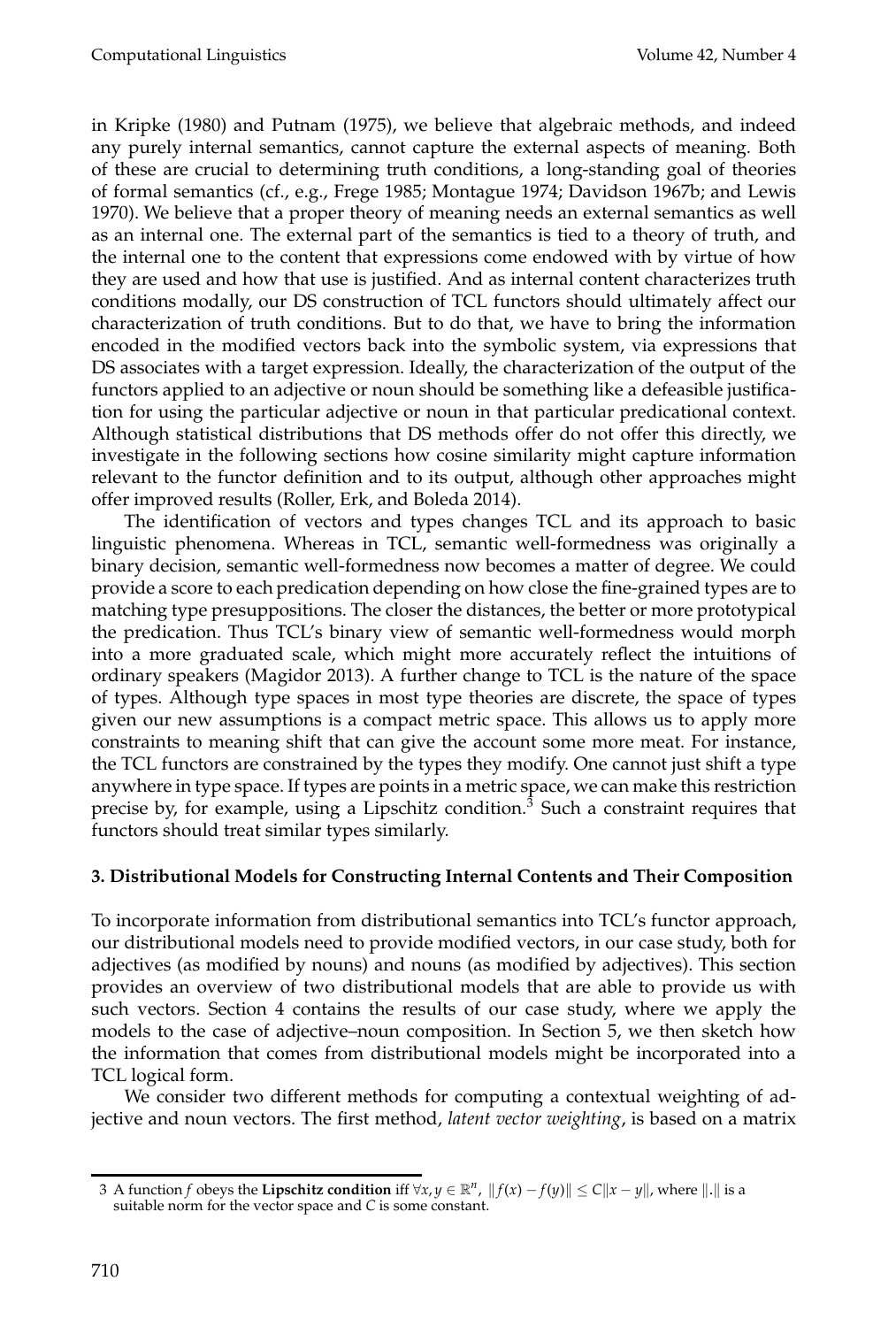factorization technique in which a latent space is constructed that is shared between different modes. The second technique, based on tensor factorization, makes use of a latent "core tensor" that is able to model multi-way interactions between the latent factors of different modes. Neither method is associative or commutative, and so are a priori plausible candidates for general composition methods in DS.

Note that these are not the only models one might use in order to compute the modified vectors we are after; we chose to illustrate our approach with these two models because they provide a straightforward way to compute the contextified vectors that we need for integration with TCL's functor approach. However, some models are not suitable. Additive or multiplicative methods for combining meanings (Mitchell and Lapata 2010) do not yield unique decomposition. For instance, an additive method produces a vector that could be the result of any number of sums of vectors.

#### **3.1 Latent Vector Weighting**

The main idea of **latent vector weighting** (LVW) is that the adjective (noun) that appears with a particular noun (adjective) defines a distribution over latent semantic factors, which is subsequently used to adapt the general vector representation of the noun (adjective), shifting the vector towards the correct meaning. As a first step, a factorization model is constructed in which words, together with their window-based context words and their dependency relations, are linked to latent dimensions. The factorization model then allows us to determine which dimensions are important for a particular expression, and adapt the dependency-based feature vector of the word accordingly. The model uses non-negative matrix factorization (Lee and Seung 2000) in order to find latent dimensions. We use **non-negative matrix factorization** (NMF), because of the property that its dimensions each give a more interpretable component of meaning (Lee and Seung 1999), and because it has an efficient learning algorithm (Lee and Seung 2000). A detailed description of the method can be found in Van de Cruys, Poibeau, and Korhonen (2011).

Using the results of the factorization model, we can adapt a word's feature vector according to the compositional expression it appears in.<sup>4</sup> Intuitively, a modifier that takes part in a compositional expression with the target word (e.g., an adjective modifier that appears with a target noun) pinpoints the important semantic dimensions of the target word, creating a probability distribution over latent factors  $p(\mathbf{z}|d_i)$ , where  $d_i$  is the dependency feature that represents the target word's modifier in the compositional expression.

The resulting probability distribution over latent factors can be interpreted as a semantic fingerprint according to which the target word needs to be interpreted. By combining this fingerprint with the appropriate factor matrix, we can now determine a new probability distribution over dependency features given the context— $p(\mathbf{d}|C)$ .

(3) 
$$
p(\mathbf{d}|C) = p(\mathbf{z}|C)p(\mathbf{d}|\mathbf{z})
$$

The last step then is to weight the original probability vector of the word according to the probability vector of the dependency features given the word's

<sup>4</sup> Note that the factorization that comes out of the NMF model can be interpreted probabilistically (Gaussier and Goutte 2005; Ding, Li, and Peng 2008). More details are provided in Van de Cruys, Poibeau, and Korhonen (2011).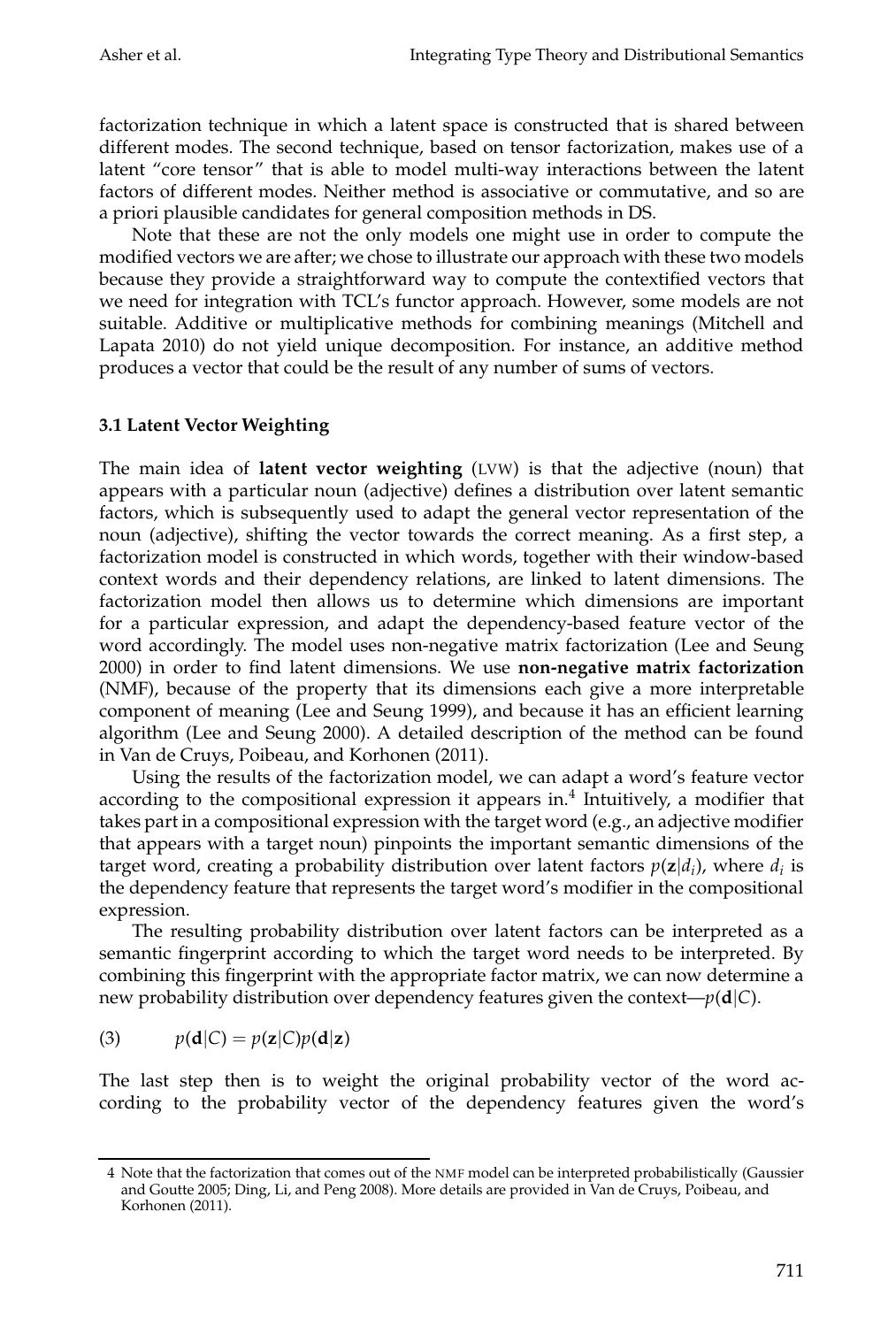context, by taking the pointwise multiplication of probability vectors  $p(\mathbf{d}|w_i)$  and *p*(**d**|*C*).

(4) 
$$
p(\mathbf{d}|w_i, C) \sim p(\mathbf{d}|w_i) \cdot p(\mathbf{d}|C)
$$

Note that this final step is a crucial one in our approach. We do not just build a model based on latent factors, but we use the latent factors to determine which of the features in the original word vector are the salient ones given a particular context. This last step provides the algebraic counterpart of TCL's functors. In the LVW model, what we do is use two vector spaces, the original vector space *V* where each word is represented in a space of syntactic/semantic contexts and a vector space *V* with reduced dimensions, where lexical meanings have a more topical representation. Computing the conditional probability of each dimension *z* of *V*<sup>*'*</sup> relative to the vector for the adjective then provides a way of calculating the probability of each element of *V* given the presence of the adjective. This "slightly more determined context" vector *v*∗ now furnishes the algebraic counterpart of our functor: The functor can be represented as  $\lambda v v^*$ .*v*, where  $v^*$  is the contextually weighted vector  $p(\mathbf{d}|C)$ , *v* is the original vector whose values are  $p(\mathbf{d}|w_i)$ , and  $v^*$ .*v* signifies the point-wise product of the two vectors.

The following example, which uses actual corpus data, illustrates how the approach works. Say we want to compute the distributionally similar words to the noun *device* in the context of example expressions *explosive device* and *electrical device*. First, we determine our semantic fingerprints—*p*(**z**|*explosive*) and *p*(**z**|*electrical*), which are provided by our factorization model. Using these probability distributions over latent factors, we can now determine the probability of each dependency feature given the different contexts—*p*(**d**|*explosive*) and *p*(**d**|*electrical*)—following Equation (3). Our last step is then to weight the original probability vector of the target word (the aggregate of dependency-based context features over all contexts of the target word) according to the new distribution given the argument that the target word appears with, using Equation (4). We can now compute the top similar words for the two adapted vectors of *device* given the different arguments, which, for the first expression, yields {*device*, *ammunition*, *firearm*, *weapon*, *missile*} and for the second expression yields {*device*, *equipment*, *sensor*, *system*, *technology*}. 5

#### **3.2 Tensor Factorization**

Our second approach—based on tensor factorization (TENSOR)—allows for an even richer and more flexible modeling of the interaction between adjectives and nouns, in order to provide an adequate representation of each when they appear in each other's context. The key idea is to factorize a three-way tensor that contains the multi-way co-occurrences of nouns, adjectives, and other dependency relations (in a direct dependency relationship to the noun) that appear together at the same time. A number of well-known tensor factorization algorithms exist; we opt for an algorithm called Tucker factorization, which allows for a richer modeling of multi-way interactions using a core tensor. In Tucker factorization, a tensor is decomposed into a core tensor,

<sup>5</sup> We constructed a separate model for adjectives because the dependency relations for adjectives are rather different. This allows us to compute the most similar adjectives to a particular adjective used in context (weighting the original adjective vector consisting of dependency features). Formally, we take these similar adjectives to be simple predicates and so effectively of type  $||N||$ , as required from Section 2.3.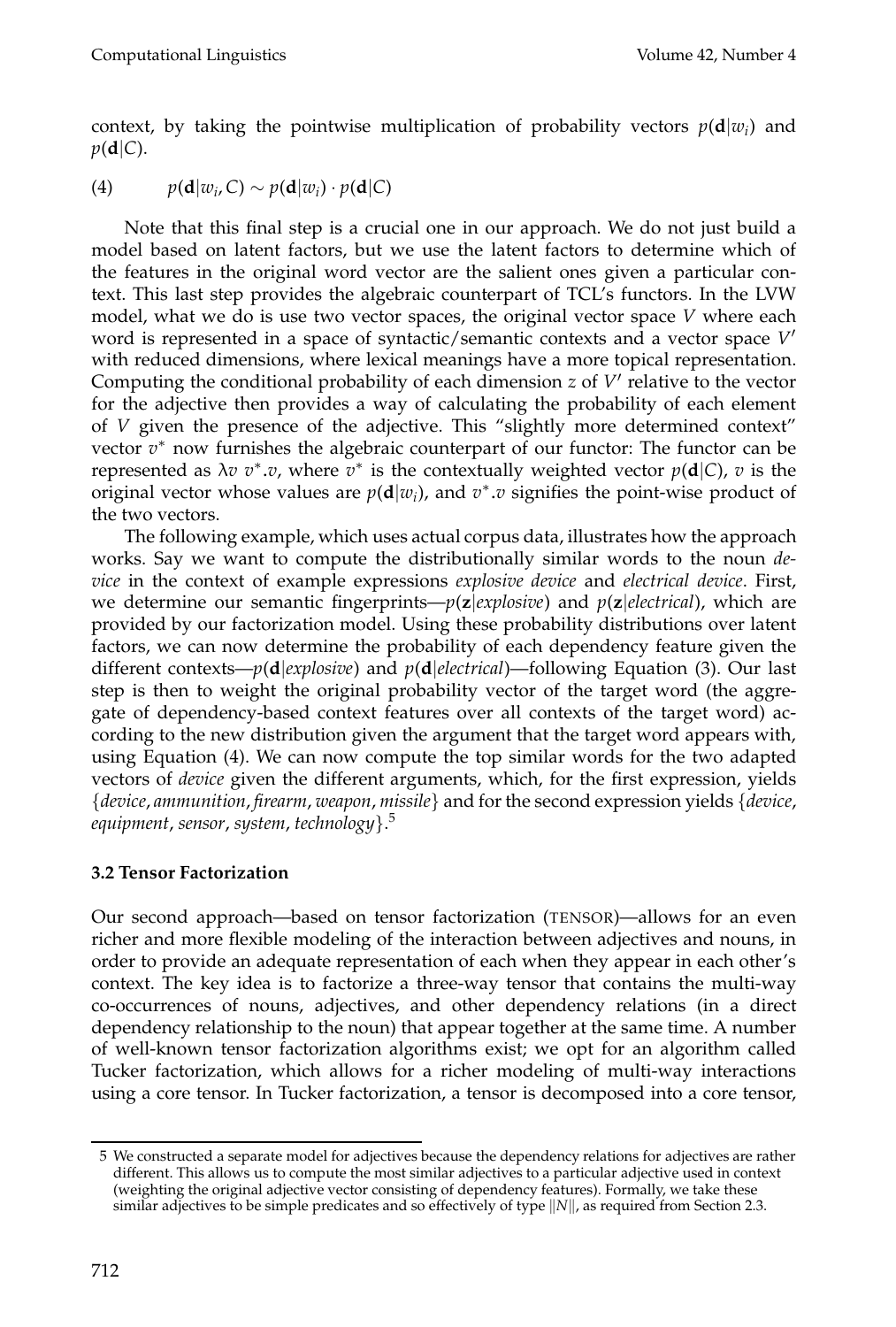multiplied by a matrix along each mode. For a three-mode tensor  $\mathcal{X} \in \mathbb{R}^{I \times J \times L}$ , the model is defined as

(5) 
$$
\mathcal{X} = \mathcal{G} \times_1 \mathbf{A} \times_2 \mathbf{B} \times_3 \mathbf{C}
$$

(6) 
$$
= \sum_{p=1}^{P} \sum_{q=1}^{Q} \sum_{r=1}^{R} g_{pqr} \mathbf{a}_p \circ \mathbf{b}_q \circ \mathbf{c}_r
$$

where  $\circ$  represents the outer product of vectors. By setting *P*, *Q*, *R*  $\ll$  *I*, *J*, *L*, the factorization represents a compressed, latent version of the original tensor  $\mathcal{X}$ ; matrices  $\mathbf{A} \in \mathbb{R}^{I \times P}$ ,  $\mathbf{B} \in \mathbb{R}^{\int \times Q}$ , and  $\mathbf{C} \in \mathbb{R}^{L \times R}$  represent the latent factors for each mode, and  $\mathbf{G} \in \mathbb{R}^{P \times Q \times R}$ indicates the level of interaction between the different latent factors.

Again, we carry out the factorization with non-negative constraints, for the same reasons that were mentioned with our first approach, and we find the best possible fit to the original tensor  $\mathcal X$  using Kullback-Leibler divergence, a standard informationtheoretic measure. We make use of an efficient algorithm for non-negative Tucker decomposition, exploiting the fact that our input tensor is ultra-sparse. More details on the algorithm may be found in Chi and Zhu (2013).

To ensure that the algorithm finds a good global optimum, we initialize the three matrices using data that come from the non-negative matrix factorization of our first approach. Additionally, to strike a balance between the rich latent semantics that comes from the non-negative matrix factorization and the latent multi-way interaction that is provided by our tensor factorization algorithm, we do not make the tensor factorization algorithm converge, but we stop the iterative updates early based on the reconstruction of adjective–noun pairs from a development set (cfr. infra).

We can now compute a representation for a particular adjective–noun composition. In order to do so, we first extract the vectors for the noun  $(a^i)$  and adjective  $(b^j)$  from the corresponding matrices **A** and **B**. We can now multiply those vectors into the core tensor, in order to obtain a vector **h** representing the importance of latent dimensions given the composition of noun *i* and adjective *j*, that is,  $\mathbf{h} = \mathcal{G} \times_1 \mathbf{a}^i \times_2 \mathbf{b}^j$ . By multiplying the vector representing the latent dimension with the matrix for the mode with dependency relations (**C**), we are able to compute a vector **d** representing the importance of each dependency feature given the adjective–noun composition, namely,  $\mathbf{d} = \mathbf{h} \mathbf{C}^T$ . The last step is then again to weight the original noun vector according to the importance of each dependency feature given the adjective–noun composition, by taking the pointwise multiplication of vector **d** and the original noun vector **v** (i.e.,  $\hat{\mathbf{v}}_d = \mathbf{d}_d \mathbf{v}_d$ ). Note that we could just keep the representation of our adjective–noun composition in latent space. In practice, the original dependency-based representation provides a much richer semantics, which is why we have chosen to perform an extra step weighting the original vector, as we did with our first approach, latent vector weighting.

As an example, when the computations outlined here are applied to the expressions *muddy bank* and *financial bank*, the top similar words are {*hillside*, *slope*, *ledge*, *cliff*, *ridge*} and {*bank*, *broker*, *insurer*, *firm*, *banker*}, respectively.

#### **3.3 Implementational Details**

This section contains a number of implementational details for both our approaches. We used the UKWaC corpus (Baroni et al. 2009), an Internet corpus of about 1.5 billion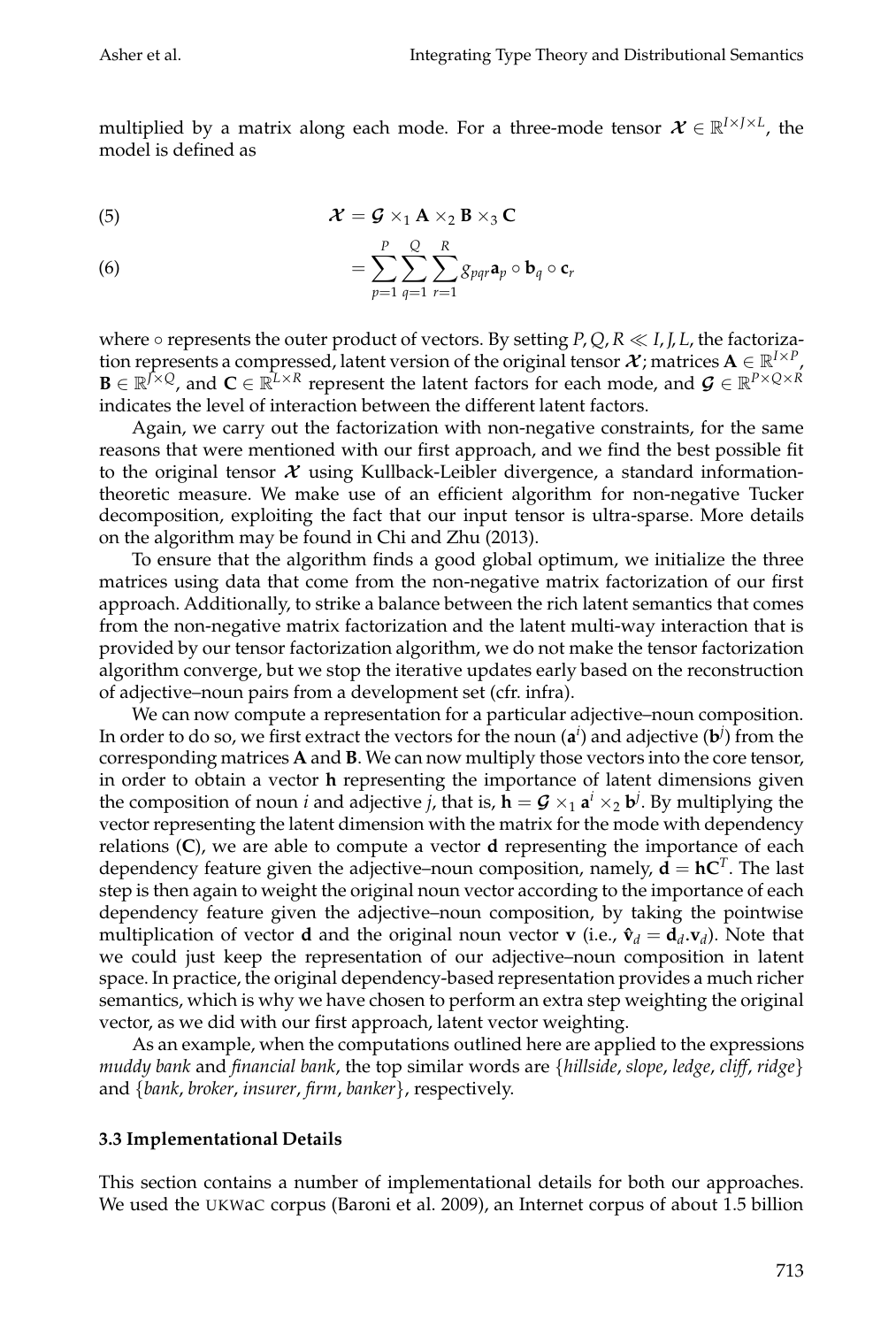words, to construct the algebraic structures for both approaches. We tagged the corpus with part-of-speech tags, lemmatized it with the Stanford Part-Of-Speech Tagger (Toutanova and Manning 2000; Toutanova et al. 2003), and parsed it using MaltParser (Nivre, Hall, and Nilsson 2006).

For the LVW approach, the matrices needed for our NMF factorization were extracted from the corpus. We built the model, using 5K nouns (or 2K adjectives), 80K dependency relations, and 2K context words<sup> $6$ </sup> (excluding stop words) with highest frequency in the training set. All matrices were weighted using pointwise mutual information (Church and Hanks 1990). The NMF model was carried out using  $K = 600$  (the number of factorized dimensions in the model), and applying 50 iterations.

For our second approach, the tensor factorization approach, we extracted our input tensor  $\chi$  of 5K nouns by 2K adjectives by 80K dependency relations from the corpus. The tensor  $\mathcal X$  was weighted using a three-way extension of pointwise mutual information (Van de Cruys 2011). We set  $K = 300$  as our number of latent factors. The value was chosen as a trade-off between a model that is both rich enough, and does not require an excessive amount of memory (for the modeling of the core tensor). The three matrices of our factorization model were initialized using the latent matrices for nouns, adjectives, and dependency relations from our LVW approach, using 300 dimensions. For the adjective matrix, the appropriate adjectives were extracted from the dependency matrix.

In order not to overfit our tensor factorization (i.e., to strike a balance between the semantics coming from the NMF factorization and the interaction information provided by our three-way tensor), we stopped the factorization algorithm early. We created a development set of 200 adjective–noun combinations, and we monitored the cosine similarity between the adjective–noun vector constructed by our model, and the adjective– noun vector that was attested in the corpus. We stopped iterating the factorization when the mean reciprocal rank of the attested combination (computed over a full set of about 100K adjective–noun combinations) was the highest.

All similarity computations for both approaches were performed using cosine as a similarity measure.

#### **4. A Case Study on Adjective–Noun Compositions**

#### **4.1 Methodology**

In this section, we provide results for a pilot study as to whether the two distributional approaches described earlier reflect a semantic shift in co-composition for adjectives and nouns and can offer something like a justification, in terms of related words, of an expression's use in context. Our evaluation used a list of English adjective–noun combinations drawn from *Wiktionary*, extracted by the method discussed in Bride, Van de Cruys, and Asher (2015). We added to this list adjective–noun combinations that we thought would exhibit more interesting co-compositional interaction, to achieve a list of 246 adjective–noun pairs in total (see Appendix A).

We created vectors for each of the adjective–noun combinations—using both the LVW and TENSOR approach—and computed the top 10 most similar nouns and top 10 most similar adjectives for each of the vectors using cosine similarity. For comparison, we also computed the results for the original, non-composed noun vector

<sup>6</sup> We used a fairly large, paragraph-like window of four sentences.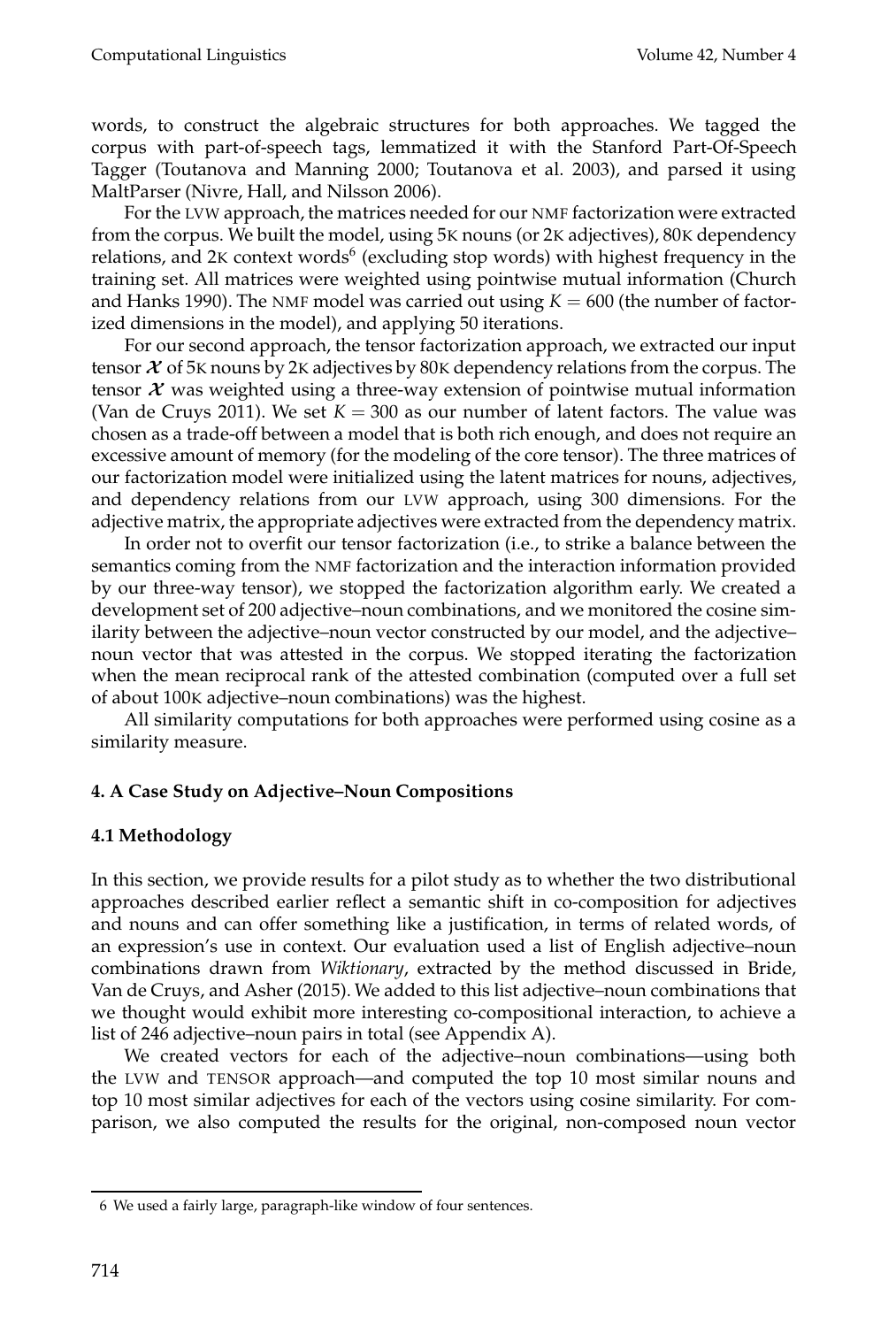(UNMODIFIED), as well as for composed adjective–noun vectors created using the lexical function (LEXFUNC) model of Baroni and Zamparelli (2010).<sup>7</sup>

Two of the authors, both experts in formal semantics, evaluated the resulting sets, guided by the following criteria:

- 1. **Meaning shift** Do the distributional approaches predict a meaning shift in the composition of an adjective with a noun?
- 2. **Subsectivity and intersectivity** Given an adjective *A* and noun *N* and their composition *AN*, do the methods predict:
	- (a) **Subsectivity** Does the composed adjective–noun meaning predict the individual noun meaning, i.e.,  $AN(x) \rightarrow N(x)$ ? For example, *former* is not subsective, but *small* is.
	- (b) **Intersectivity** Does the composed adjective–noun meaning predict the individual adjective meaning, i.e.,  $AN(x) \rightarrow A(x)$ ? For example, *small* is not intersective, but *round* is.

We evaluated subsectivity and intersectivity as follows: if the original noun (adjective) was among the ten most similar nouns (adjectives) to the modified expression, we concluded that subsectivity (intersectivity) holds. Though somewhat limited, it is a straightforward way to examine the tendencies with regard to this criterion.

- 3. **Entailment** Evaluators examined whether each of the 10 most similar words *Y* to the modified adjective or noun was such that *AN*(*x*) defeasibly entails  $Y(x)$ . Our guideline was that *X* was a defeasible entailment of *Y* iff an *X* was normally or usually a *Y* or the presence of *X* normally or usually implied the presence of *Y*. For instance, is heavy bleeding (normally) uncontrolled?
- 4. **Semantic coherence** Evaluators examined whether each of the 10 most similar words *Y* to the modified adjective or noun semantically related to the expression in ways that could help constitute a justification of its use. Semantic relations included: part–whole (e.g., is *wind* a part of a *heavy storm*?), subtype (e.g., is *hurricane* a subtype of *heavy storm*?), typical localization (e.g., does *heavy traffic* typically occur at peak periods?), causal (e.g., can *heavy bleeding* be eventually fatal or cause a fatal condition?), semantic alternative (e.g., is diarrhea a semantic alternative to *heavy bleeding*?), and antonym relations (e.g., is *light* an antonym of *heavy* in *heavy traffic*?) (Girju et al. 2009).

The first question—meaning shift—was evaluated quantitatively (taking cosine as a proxy for shift) and qualitatively (by manually inspecting the overlap of the lists of closest words for the unmodified and modified word meanings), and the others were treated as binary classification problems, evaluated in terms of accuracy. We investigated these phenomena for both nouns (weighting the noun vector with regard to the adjective context) and adjectives (weighting the adjective vector with regard to the noun

<sup>7</sup> We constructed the models over the same corpus data, making use of the DISSECT toolkit (Dinu, Pham, and Baroni 2013).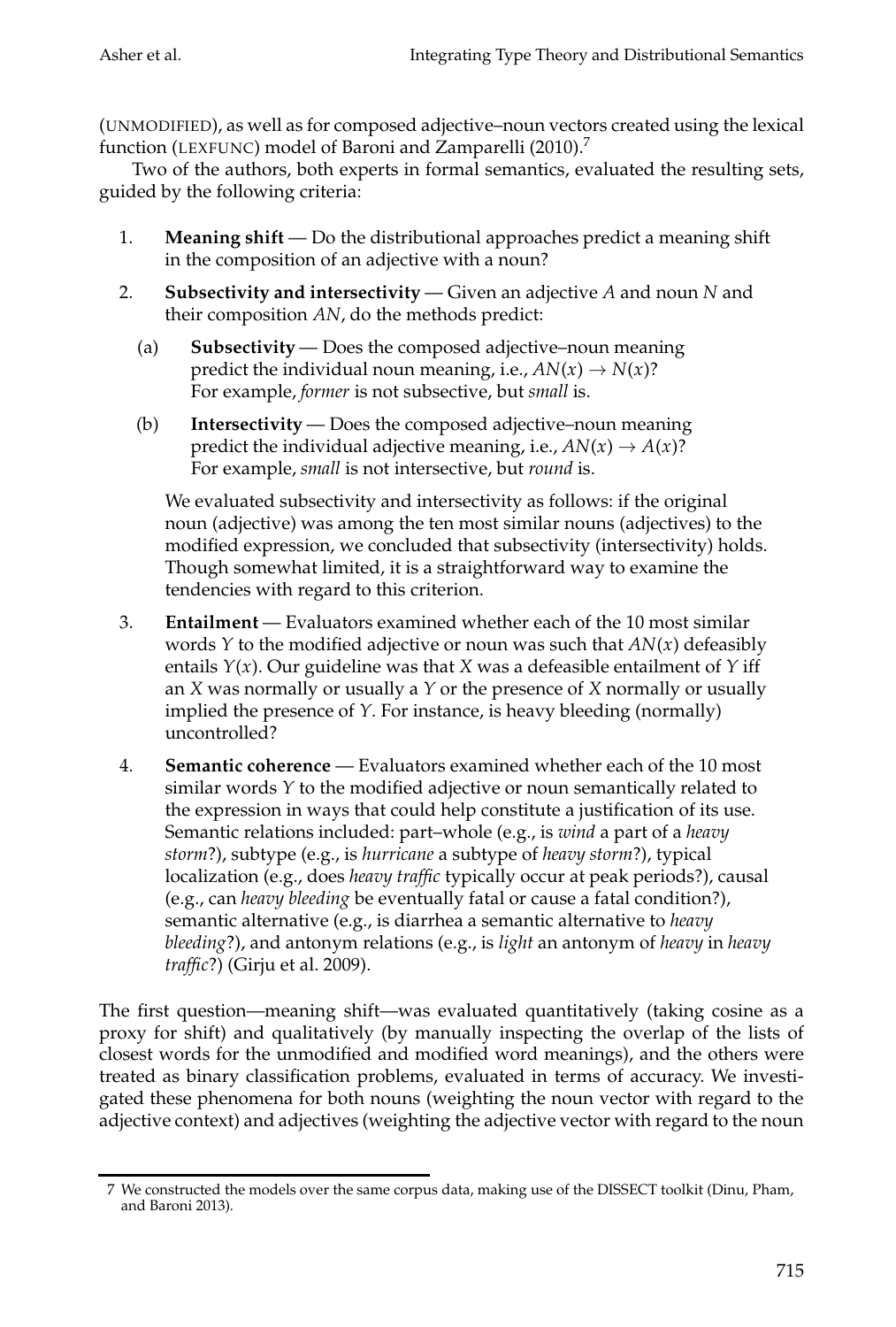context).<sup>8</sup> The annotators evaluated criteria 3 and 4 both with regard to the most similar and the top 10 most similar words. Twenty percent of the data were doubly annotated yielding Cohen  $\kappa$  scores of between 0.67 and 0.74 for the various criteria.<sup>9</sup> The rest of it was singly annotated, with the second annotator then reviewing and discussing the decisions of the first when there was disagreement; the annotators then produced the final data sets by consensus. Using their judgments, we then compiled accuracy figures as to whether, according to a given method, the most similar word to the target expression was a defeasible entailment or semantically related and how many of the 10 most similar words stood in one of these relations.

# **4.2 Results**

**Meaning shifts** were observed for almost all adjective–noun combinations. As an illustration, consider the shift of the adjective *heavy* when it modifies the noun *traffic* (computed using the LVW method). The first listing gives the 10 most similar adjectives to the unmodified vector for *heavy*. The second listing shows the 10 most similar adjectives to the vector for *heavy* in the context of the noun *traffic*.

- 1. **heavy**<sub>A</sub>: *heavy*<sub>A</sub> (1.000), *torrential*<sub>A</sub> (.149), *light*<sub>A</sub> (.140), *thick*<sub>A</sub> (.127), *massive*<sub>A</sub> (.118), *excessiveA* (.115), *softA* (.107), *largeA* (.107), *hugeA* (.104), *bigA* (.103)
- 2. **heavy**<sub>*A*</sub>, traffic<sub>N</sub>: *heavy*<sub>*A*</sub> (.293), *motorized*<sub>*A*</sub> (.231), *vehicular*<sub>*A*</sub> (.229), *peak*<sub>*A*</sub>  $(0.181)$ , *one-way*<sub>A</sub>  $(0.181)$ , *horse-drawn*<sub>A</sub>  $(0.175)$ , *fast-moving*<sub>A</sub>  $(0.164)$ , *articulated*<sub>A</sub>  $(0.158)$ , *calming<sub>A</sub>*  $(0.156)$ , *horrendous<sub>A</sub>*  $(0.146)$

There is an evident shift in the composed meaning of *heavy* relative to its original meaning; there is no overlap in the lists 1 and 2 except for *heavy*. Using LVW,  $sim_{cos}(\vec{v}_{orig}, \vec{v}_{mod})$ for all the adjectives varied between .25 and .77, with the vast majority of adjectives exhibiting  $sim_{cos}(\vec{v}_{orig},\vec{v}_{mod})$  lower than .50. The mean overlap between the shifted set of similar words and the original set of 20 most similar words is 6, whereas for nouns it is 10.  $sim_{cos}(\vec{v}_{orig}, \vec{v}_{mod})$  for all the nouns varied between .3 and .8, and the mean was .5. Using tensor factorization, the quantitative shift was even larger; for nouns,  $sim_{cos}(\vec{v}_{orig}, \vec{v}_{mod}) \leq .3$  on average and was never above .5. The raw similarity scores on the LEXFUNC approach were significantly higher on average than those for the other approaches. These quantitative measures show that a shift in co-composition was the norm for adjectives in our test set, both for the LVW and the TENSOR method. Nouns shifted less, something that we expected from TCL and the principle of subsectivity.

The results for **subsectivity and intersectivity** are presented in Table 1. As the results indicate, subsectivity clearly holds for LVW and TENSOR, whereas this is less the case for the LEXFUNC model. The results for intersectivity are mixed: Although the LVW method clearly favors intersectivity, the results of the TENSOR method are quite a bit lower.

Accuracy results for **entailment** are reported in Table 2. Using LVW for nouns, 59% yielded entailments for the most similar noun, and 32% for the top ten most similar nouns. Adjectives score quite a bit lower: 32% were judged to be good defeasible entailments for the most similar adjective, and 25% for the top 10 most similar adjectives.

<sup>8</sup> Baroni and Zamparelli's LEXFUNC method does not provide results for adjectives, hence they are not included. Our full results are available upon request.

<sup>9</sup> For semantic coherence, κ was calculated on the union of semantic relations.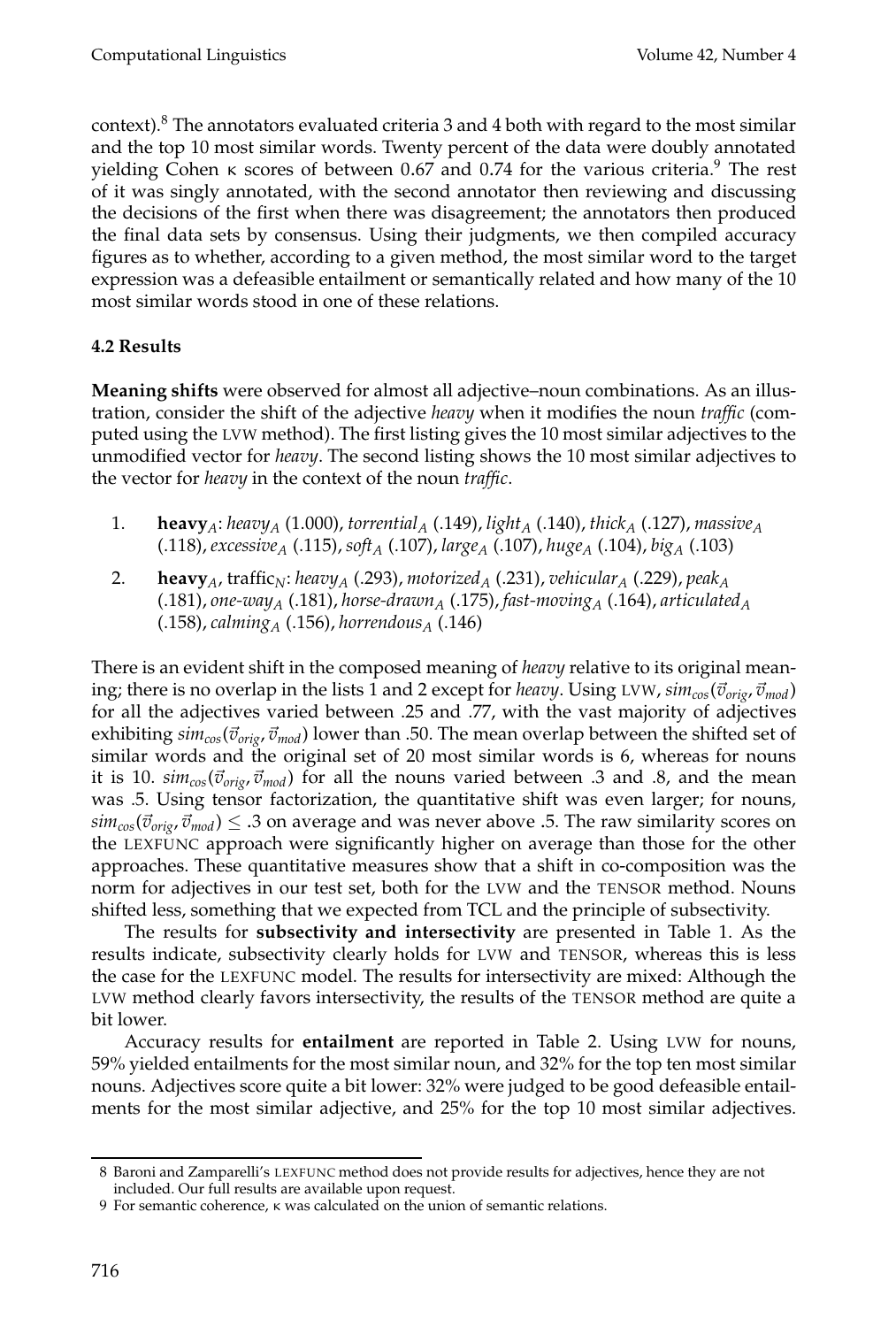| ۰.<br>×<br>٠<br>× | . . |
|-------------------|-----|

|  |  | Accuracy results for subsectivity and intersectivity. |
|--|--|-------------------------------------------------------|
|  |  |                                                       |

| method        | subsectivity | intersectivity |  |
|---------------|--------------|----------------|--|
| UNMODIFIED    | 1.00         | .95            |  |
| LEXFUNC       | .58          | -              |  |
| <b>LVW</b>    | .99          | 1.00           |  |
| <b>TENSOR</b> | .97          | .47            |  |

#### **Table 2**

Accuracy results for entailment.  $ent_1$  looks at the top most similar word, and  $ent_{10}$  looks at the top 10 most similar words.

| nouns            |            | adjectives |            |  |  |
|------------------|------------|------------|------------|--|--|
| ent <sub>1</sub> | $ent_{10}$ | $ent_1$    | $ent_{10}$ |  |  |
| .22              | .13        | .18        | .12        |  |  |
| .42              | .23        |            |            |  |  |
| .59              | .32        | .32        | .25        |  |  |
| .42              | .30        | .16        | .13        |  |  |
|                  |            |            |            |  |  |

The results for LEXFUNC and TENSOR are even lower. We might conclude that cosine similarity between vectors is, as we suspected, not a particularly good way to capture entailments, and it might be better to use other methods (Roller, Erk, and Boleda 2014; Kruszewski, Paperno, and Baroni 2015). Although the presence of similar antonyms contributed to the putative entailments that were judged bad, there were also many cases where the composition method yielded related words but not entailments. We evaluated the methods with respect to these semantically related words in Table 3.

The accuracy results for **semantic coherence** are reported in Table 3. For nouns, our TENSOR method did significantly better than either the LEXFUNC or the LVW methods. 52% of the most similar nouns were semantically related in some relevant way other than entailment; and among the top 10 closest meanings to the original noun, 43% bore one of our semantic relations to the targeted, shifted noun meaning. The noun meaning closest to the target noun meaning modified by co-composition stood either in an entailment relation or other semantic relation 94% of the time; and 73% of the top 10 closest nouns were either entailments or stood in one of the other semantic relations we tested for, an improvement of over 20% compared with the second best method,

**Table 3**

Accuracy results for semantic relations (**sr**) and entailment. Results are presented for both the top most similar word, and the top 10 most similar words. **ent+sr** combines both entailments and semantically related words.

| method            | nouns           |           |              |               | adjectives      |           |              |                 |  |
|-------------------|-----------------|-----------|--------------|---------------|-----------------|-----------|--------------|-----------------|--|
|                   | sr <sub>1</sub> | $sr_{10}$ | $ent + sr_1$ | $ent+sr_{10}$ | sr <sub>1</sub> | $sr_{10}$ | $ent + sr_1$ | $ent + sr_{10}$ |  |
| <b>UNMODIFIED</b> | .37             | .20       | .59          | .33           | .14             | .09       | .32          | .21             |  |
| LEXFUNC           | .19             | .15       | .61          | .38           |                 |           |              |                 |  |
| <b>LVW</b>        | .27             | .20       | .86          | .52           | .35             | .24       | .67          | .49             |  |
| <b>TENSOR</b>     | .52             | .43       | .94          | .73           | .38             | .30       | .53          | .43             |  |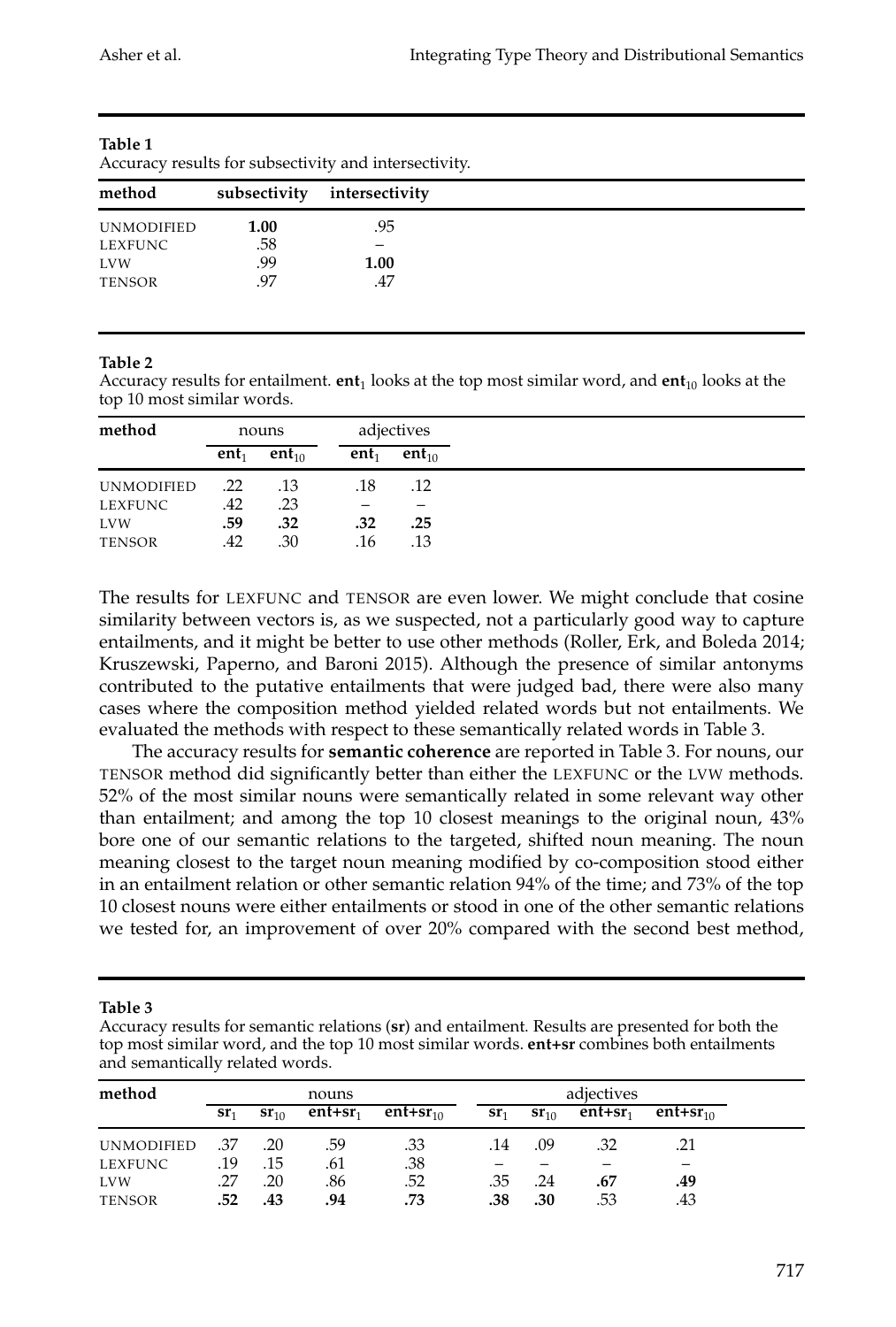LVW. The tensor factorization method reproduced the finding in the literature that cohyponyms are often closely related to the target vector (Weeds, Weir, and McCarthy 2004). On adjectives, the TENSOR method performed significantly better on other semantic relations than with entailments, but still well below its performance with the shifted noun meanings.

#### **5. Integrating Semantic Information from DS Methods into TCL Functors**

Following our plan laid out in Section 2.3 for integrating DS content into TCL, we now provide a preliminary and admittedly somewhat speculative account of how to translate our results of Section 4 into a "spell-out" of the functors  $\mathcal{O}_A$  and  $\mathcal{M}_N$ . These operators approximate symbolically the shift in meaning under co-composition.

The spell-out uses the list of similar words for the modified adjective and noun. Because we are translating into a purely symbolic environment, we need a separate process that clusters the predicates into different coherent internal meanings. The operator *Normally* is a modal operator that tells us what is normally the case in context. Let  $N_1, \ldots, N_k$  and  $A_1, \ldots, A_l$  be the closest nouns and adjectives related to the modified noun/adjective. The relations *SRi* stand for (a subset of) the semantic relations discussed in criterion 4 of Section 4.1.

(7) 
$$
\mathcal{O}_A(N)(x) := N(x) \land \text{normally}(N_1(x) \land ... \land N_j(x) \land SR_1(N_{j+1}, N)(x)) \land ... \land SR_m(N_k, N)(x))
$$

For adjectives, we have:

(8) 
$$
\mathcal{T}_N(A)(x) := \text{normally}(A_1(x) \wedge ... \wedge A_j(x) \wedge SR_1(A_{j+1}, A)(x) \wedge ... \wedge SR_n(A_l, A)(x))
$$

Consider the example *heavy bleeding*. Looking at the the top five closest noun meanings for the adjective–noun composition using the TENSOR method, we obtain the following functor modifying the noun.

(9)  $\mathcal{O}_{\text{HEAVY}}(\text{bleading})(x) := \text{bleading}(x) \land \text{normally}(\text{complication}(x) \land$ irritation(*x*) ∧ alternative(diarrhea, bleeding)(*x*), ∧ result(bleeding, discomfort)(*x*))

To automatically specify our noun functors we would need good detectors for semantic relations between nouns or between NPs and between adjectives. This, as far as we know, is not yet feasible, but there are signs that we are not so far away.<sup>10</sup>

The functor for the adjectival meaning is based on the closest adjectives to *heavy* in its predicational context *heavy bleeding*, calculated with the TENSOR method:

(10)  $\mathcal{O}_{\text{BLEEDING}}(\text{heavy})(x) := \text{normally}(sudden(x) \land \text{prolonged}(x) \land$ uncontrolled(*x*) ∧ avoidable(*x*)) ∧ possible-result(heavy, fatal)(*x*)

The TCL meaning for *heavy bleeding* is derived from conjoining the output of the two functors in Equations (9) and (10) and then lambda-abstracting over *x*. This yields a term that accords with the co-composition schema in Equation (2). We have thus taken some first steps to provide appropriate justification rules and internal contents for terms and a much more robust approach to lexical semantics combining both TCL and DS. We have opted for the discretized output given here to ensure that our composition has a

<sup>10</sup> For causal relations, see the work of Do, Chan, and Roth (2011).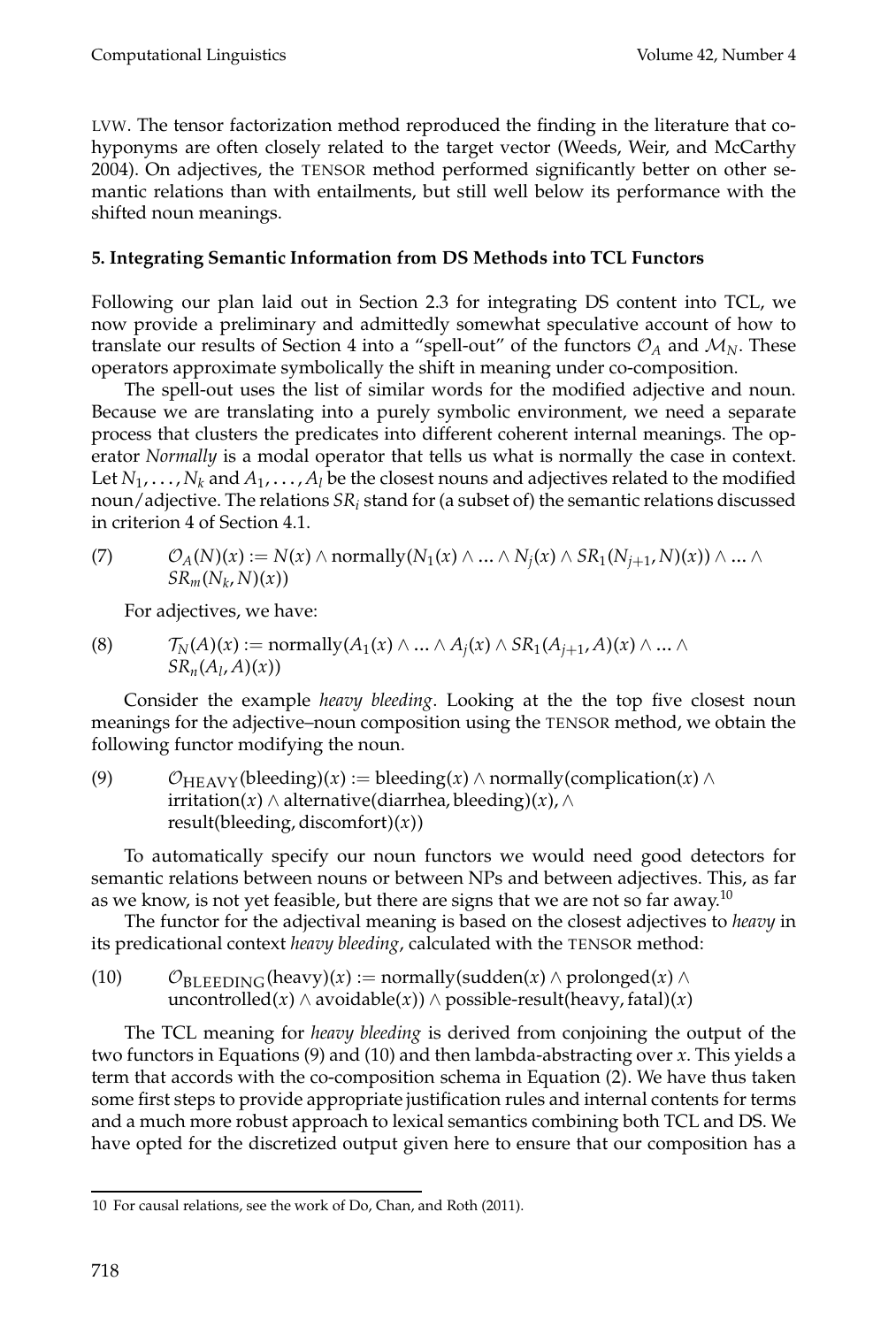model-theoretic interpretation as well as a type-theoretic one, and yields semantically appropriate inferences. An alternative might have been to take the similarity values assigned to the words in our list to correspond to probabilities that such predicates hold in this context. But we see little theoretical or empirical grounds for taking similarity values to be probability values that the predicates hold; and doing so makes no semantic sense in many cases using our method.<sup>11</sup>

#### **6. Related Work**

In recent years, a number of methods have been developed that try to capture compositional phenomena within a distributional framework. One of the first approaches to tackle compositional phenomena in a systematic way is Mitchell and Lapata (2010). They explore a number of different models for vector composition, of which vector addition (the sum of each feature) and vector multiplication (the element-wise multiplication of each feature) are the most important. They evaluate their models on a noun–verb phrase similarity task, and find that the multiplicative model yields the best results, along with a weighted combination of the additive and multiplicative model. We have argued here that simple additive and multiplicative models will not do the job we want because they fail on decompositionality.

Baroni and Zamparelli (2010) present the lexical function model (LEXFUNC) for the composition of adjectives and nouns. In their model, an adjective is a linear function of one vector (the noun vector) to another vector (the vector for the adjective–noun combination). The linear transformation for a particular adjective is represented by a matrix, and is learned automatically from a corpus, using partial least-squares regression. We have evaluated their method to the extent we were able on our test set, and saw that it yielded results that did not suit our purposes as well as other methods.

Dinu and Lapata (2010) advocate a method that resembles LVW, in that it uses a distribution over latent dimensions in order to measure semantic shifts in context. However, whereas their approach computes the contextualized meaning directly within the latent space, the LVW approach we adopt in this article exploits the latent space to determine the features that are important for a particular context, and adapt the original (out-of-context) dependency-based feature vector of the target word accordingly. This allows for a more precise and more distinct computation of word meaning in context. Secondly, Dinu and Lapata use window-based context features to build their latent model, whereas our approach combines both window-based and dependency-based features.

There exists a large body of work on lexical substitution that aims to compute the meaning of words in context. Erk and Padó (2008, 2009) make use of selectional preferences to express the meaning of a word in context; to compute the meaning of a word in the presence of an argument, they multiply the word's vector with a vector that captures the inverse selectional preferences of the argument. Thater, Fürstenau, and Pinkal (2010) extend the approach based on selectional preferences by incorporating second-order cooccurrences in their model; their model allows first-order co-occurrences to act as a filter upon the second-order vector space, which computes meaning in context. And Erk and Padó (2010) propose an exemplar-based approach, in which the meaning of a word in context is represented by the activated exemplars that are most similar to it.

<sup>11</sup> For a different take on this issue, see, e.g., Beltagy, Erk, and Mooney (2014).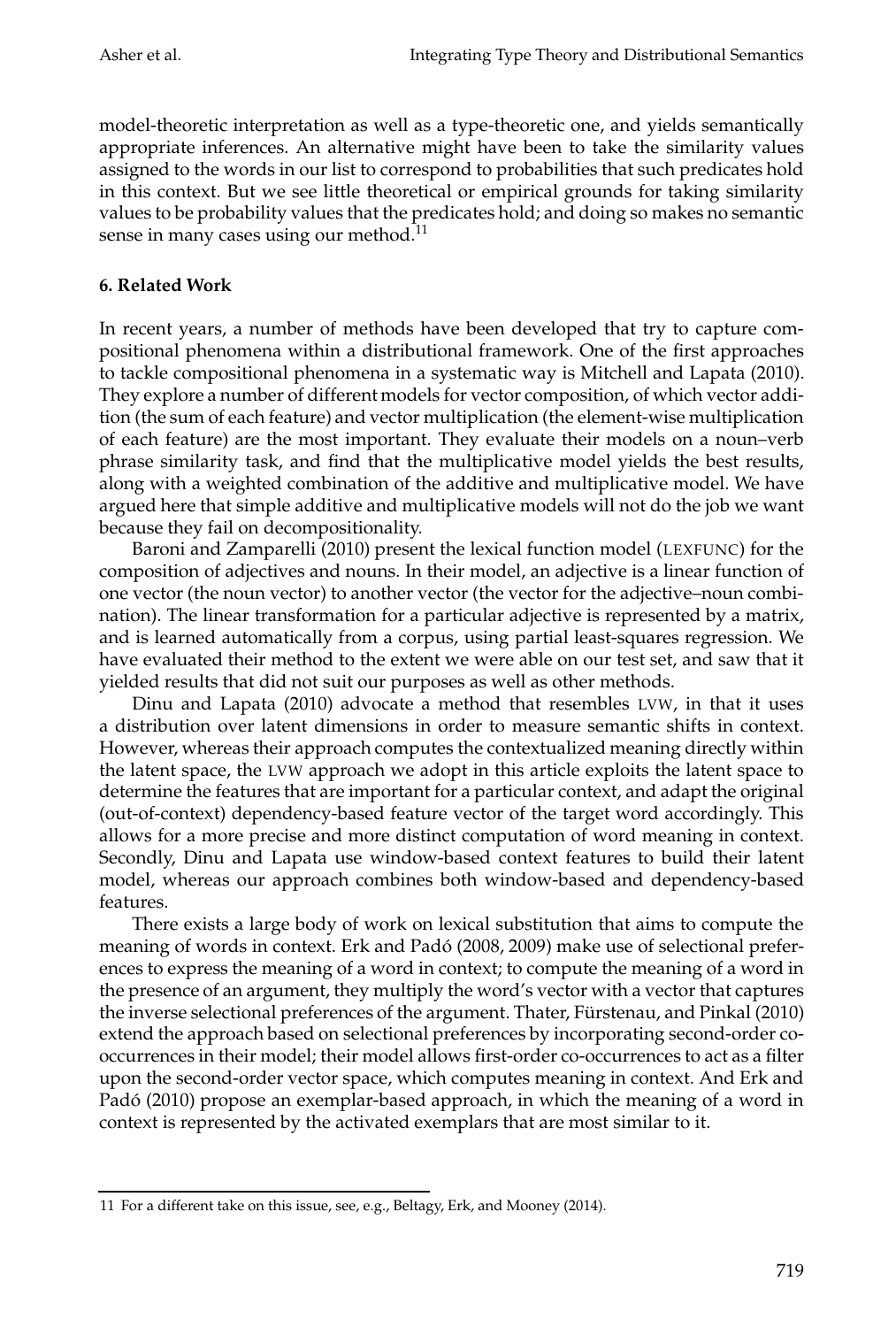Coecke, Sadrzadeh, and Clark (2011) introduce an abstract categorial framework that unifies both certain theories of syntactic structure and certain general approaches to DS. A number of instantiations of the framework are tested experimentally in Grefenstette and Sadrzadeh (2011a, 2011b). The key idea is that relational words (e.g., adjectives or verbs) have a rich (multi-dimensional) structure that acts as a filter on their arguments. Like Mitchell and Lapata (2010) and Baroni and Zamparelli (2010), they explore the idea that lexical semantics and composition can be done in a fully algebraic setting, which is quite different from our hybrid view. Coecke, Sadrzadeh, and Clark and TCL both use a categorial semantics. The categorial structure of the former is a compact closed category, which means decomposition does not hold. From their categorial model of an adjective (A) noun (N) combination,  $A \otimes N$ , there is no projection to *A* and *N*. TCL internal semantics exploits a different categorial structure, that of a topos, in which projection is valid but the categorial structure of an adjective– noun combination is more complex than a simple (tensor) product of the adjective and noun meaning due to the presence of the functors introduced in Equation (2).

Lewis and Steedman (2013) also seek to combine DS methods within a formal framework. And they, like we, are interested in inference as a testing ground for composition methods. The principal difference between our approach and theirs is that we are interested in testing the predictions of DS at a local predicational level, and we are interested in importing the information from DS into the functors that guide cocomposition in TCL. Lewis and Steedman do not translate the effects of DS composition into logical form except to single out most probable senses for arguments and predicates over a limited set of possible senses. They concentrate on pure ambiguities; for example, they offer a representation of two ambiguous words *file* (*remove an outer coating* vs. *depose*) and *suit* (*clothing* vs. *legal document*) and show that in *file a suit*, the ambiguity disappears. It is unclear to us how they actually exploit this disambiguation that they informally describe in inference. Our approach performs disambiguations of homonymous ambiguities, but we argued that this is only a special case of co-composition.

McNally and Boleda (2016) offer empirical and conceptual arguments in favor of the TCL dual approach to meaning and, like us, see DS as an ally in specifying the internal content aspect of composition. However, we offer a much more detailed and specific investigation of the interactions between TCL and particular methods of DS composition. More crucially, we do not see how to semantically interpret vectorial predicates that McNally and Boleda introduce as components of an FS, intensional interpretation. We think that such an interpretation is important to exploit the strengths of FS. It is for this reason that we have investigated how we can go back to TCL functors from our DS composition methods and have pursued a DS approach that is largely isomorphic to the TCL one. McNally and Boleda, however, cite a very important open area of research: Given that the internal content shifts in composition, how is that reflected at the referential or intensional level? To some extent, we answer this in our translation of our DS composition back into TCL functors. However, our method needs further work to reach its full potential.

Boleda et al. (2013) also compared several methods of adjective–noun composition, and we have used their method to determine which iteration of the TENSOR method should produce the best results without being overfitted to the corpus. However, we have compared various composition methods with respect to the predictions on several semantic dimensions; they compare methods with respect to variance from predicted distributions. Thus, our evaluation is one that is external to DS methods; theirs is not.

Other interesting approaches to integrating FS and DS include Melamud et al. (2013) and Beltagy, Erk, and Mooney (2014). Like them, we are interested in rules that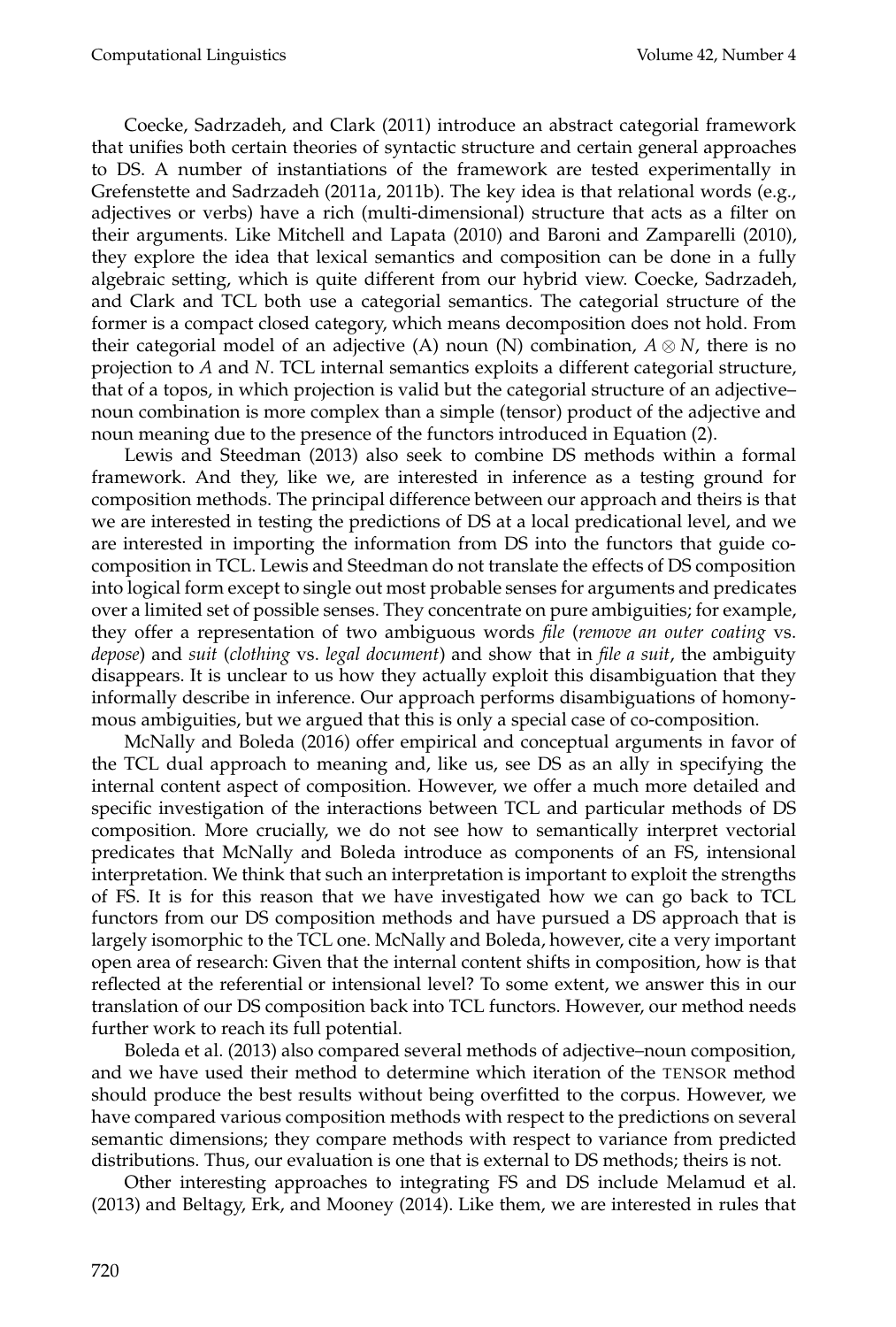relate to lexical inference. However, we integrate these directly into the compositional process using the TCL functor approach.

#### **7. Conclusions**

Our article has provided a case study of one way to integrate formal and distributional methods in lexical semantics. We have examined how one formal theory, TCL, corresponds in its treatments of adjective–noun composition to some distributional models of composition that can automatically provide information needed to construct the functors within the TCL construction process. We tested a number of distributional models with regard to the entailments and other semantic relations they predict for adjective–noun compositions; in general, the TENSOR approach was superior to the other methods tested, at least for nouns. We also have at least some indirect evidence that a localist approach like ours, where we use DS to calculate the modifications of each word meaning in context in TCL fashion, is *preferable* to a model in which DS methods are used to calculate the meaning of larger constituents.

As a next step, we plan to extend upon the tensor model, so that both nouns and adjectives are modified by weighting syntactic dependency vectors. This will improve the accuracy of the TENSOR model's predictions for the semantics of the shifted adjectives. We then want to apply the TENSOR model to verbal predications. Decomposition is not just a feature of adjective–noun compositions, but also of verb–argument composition and adverbial modification (Davidson 1967a). These predications are, at least in the vast majority of cases, decomposable into a conjunction of formulas where possibly a functor applies and shifts the meaning of each argument and of the verb itself. We expect to see more shifting with verbs, as they combine with many different types of arguments. The TENSOR approach generalizes to such predications without much modification.

TCL's functor approach to composition with its decomposition property offers a natural place within which to exploit DS composition methods like TENSOR or LVW to inform internal, type-theoretic content. The parallelism between TCL and distributional methods of composition allows us to integrate them in principle throughout the construction of logical form. We can insert modifications due to co-composition at a local level so that this information interacts appropriately with scoping operators and refine the co-composition functors as more contextual information becomes available, something we hope to investigate in future research.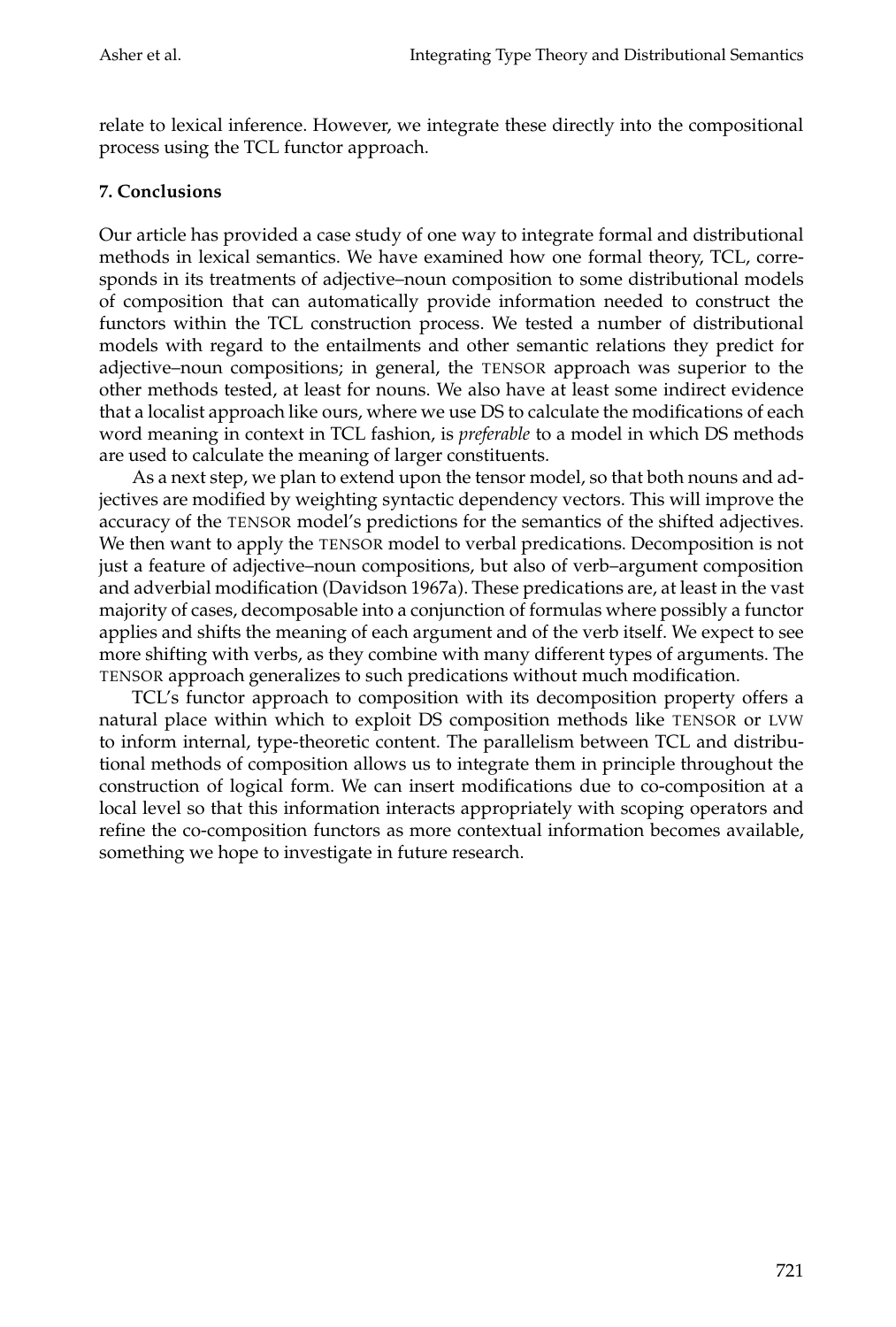# **Appendix A: List of Adjective–Noun Combinations Studied**

| adjective           | noun                  | adjective          | noun                  | adjective            | noun               |
|---------------------|-----------------------|--------------------|-----------------------|----------------------|--------------------|
| physical            | activity              | great              | fear                  | grand                | piano              |
| close               | affinity              | natural            | feeling               | succulent            | plant              |
| moral               | agent                 | natural            | food                  | intense              | pleasure           |
| dead                | air                   | close              | friendship            | narrow               | portion            |
| light               | aircraft              | complex            | function              | low                  | price              |
| close<br>wild       | alley                 | mutual             | fund                  | close                | prisoner           |
| written             | animal<br>application | physical           | game<br>gathering     | great<br>solemn      | promise<br>promise |
| late                | application           | large<br>social    | gathering             | loud                 | promise            |
| grand               | army                  | emotional          | greeting              | physical             | property           |
| critical            | assessment            | social             | grouping              | personal             | question           |
| mutual              | attraction            | regular            | guy                   | smart                | question           |
| investment          | bank                  | natural            | habitat               | loud                 | question           |
| muddy               | bank                  | long               | hair                  | economic             | reason             |
| spacious            | bank                  | narrow             | hall                  | short                | report             |
| popular             | bank                  | rough              | handling              | great                | respect            |
| wooden              | bed                   | central            | heating               | flexible             | sac                |
| flat                | beer                  | large              | house                 | deep                 | sea                |
| light               | beer                  | publishing         | house                 | middle<br>moral      | section            |
| persisting<br>false | belief<br>belief      | nearby<br>public   | house<br>house        | formal               | sense<br>series    |
| young               | bird                  | guest              | house                 | large                | settlement         |
| heavy               | bleeding              | public             | image                 | low                  | shelf              |
| light               | blow                  | bright             | image                 | deep                 | shelves            |
| dead                | body                  | shocking           | image                 | heavy                | shoe               |
| stupid              | book                  | central            | importance            | dead                 | silence            |
| heavy               | book                  | basic              | ingredient            | deep                 | sleep              |
| interesting         | book                  | basic              | instinct              | heavy                | smoker             |
| small               | bread                 | artificial         | intelligence          | lyric                | soprano            |
| deep                | breath                | public             | interest              | young                | soprano            |
| large               | building              | personal           | interview             | open                 | space              |
| small               | cafeteria             | stupid             | joke                  | low                  | spirit             |
| rough<br>early      | calculation<br>cancer | moral              | judgment<br>layer     | formal<br>emotional  | stage<br>state     |
| immense             | canvas                | deep<br>long       | lecture               | bronze               | statue             |
| modernist           | canvas                | interesting        | lecture               | famous               | statue             |
| complex             | carbohydrate          | small              | letter                | succulent            | steak              |
| great               | caution               | low                | limit                 | heavy                | stick              |
| personal            | charm                 | formal             | linguistcs            | heavy                | storm              |
| small               | child                 | early              | lunch                 | great                | storm              |
| short               | circuit               | delicious          | lunch                 | moral                | strength           |
| easy                | circumstance          | long               | lunch                 | basic                | substance          |
| polluted            | city                  | purplish           | mark                  | moral                | support            |
| socialist           | city                  | light              | meal                  | flat                 | surface            |
| modernist<br>middle | city<br>class         | delicious<br>basic | meal<br>measure       | rough<br>short       | surface<br>symbol  |
| large               | collection            | social             | media                 | natural              | talent             |
| vellow              | color                 | regular            | meeting               | difficult            | task               |
| small               | community             | narrow             | mind                  | darjeeling           | tea                |
| public              | company               | open               | mind                  | five-o'clock         | tea                |
| formal              | complaint             | stupid             | mistake               | stupid               | telephone          |
| material            | concern               | grand              | mistake               | explosive            | temperament        |
| formal              | conclusion            | critical           | moment                | formal               | test               |
| critical            | condition             | grand              | mountain              | legal                | testimony          |
| close               | contest               | forward            | movement              | secret               | testimony          |
| long                | corridor              | short              | news                  | shocking             | testimony          |
| large               | country               | printed            | newspaper             | economic             | theory             |
| narrow              | crack                 | owned<br>small     | newspaper             | deep                 | thought            |
| large<br>mechanical | crane<br>crane        | close              | number<br>observation | sudden<br>ridiculous | thought<br>thought |
| feathery            | crane                 | head               | officer               | dead                 | time               |
| early               | death                 | public             | official              | long                 | time               |
|                     |                       |                    |                       |                      |                    |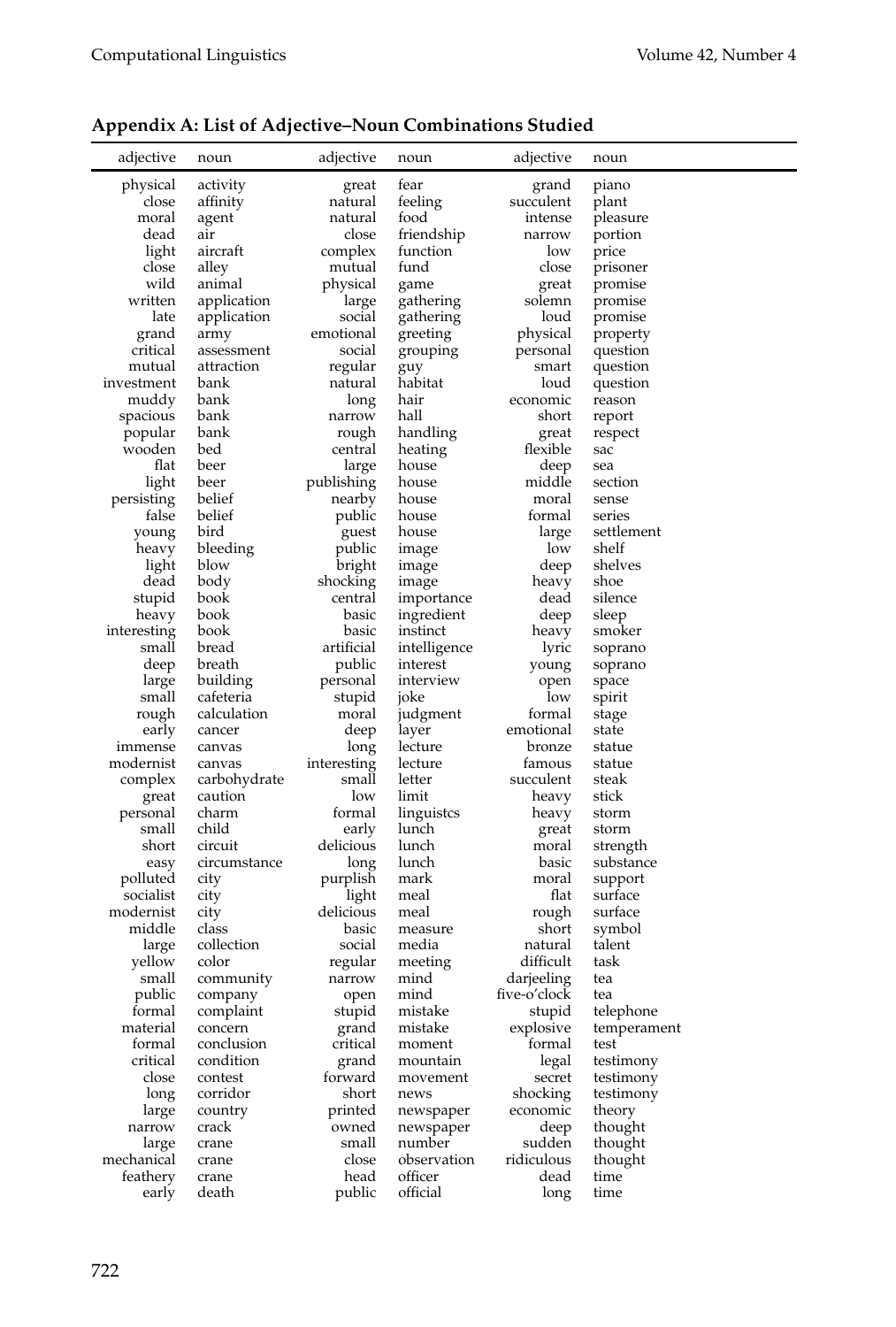| adjective  | noun       | adjective   | noun         | adjective   | noun        |
|------------|------------|-------------|--------------|-------------|-------------|
| emotional  | decision   | underground | organization | light       | touch       |
| explosive  | device     | heavy       | paper        | heavy       | traffic     |
| wooden     | dialogue   | central     | part         | close       | translation |
| large      | difference | deep        | part         | low         | trick       |
| deep       | discussion | great       | party        | small       | tube        |
| functional | disorder   | late        | payment      | basic       | unit        |
| wild       | dream      | large-value | payment      | strong      | urge        |
| young      | dream      | cash        | payment      | underground | vault       |
| light      | duty       | purplish    | pen          | wild        | vegetation  |
| small      | dwelling   | yellow      | pen          | early       | version     |
| forward    | earnings   | flexible    | person       | easy        | victim      |
| physical   | effect     | short       | person       | grand       | view        |
| functional | element    | strong      | person       | deep        | voice       |
| young      | elephant   | difficult   | person       | rough       | voice       |
| small      | enclosure  | social      | person       | low         | voice       |
| grand      | end        | stupid      | person       | artificial  | waterway    |
| material   | entity     | intense     | person       | formal      | wear        |
| easy       | exam       | rough       | person       | head        | wind        |
| heavy      | expense    | emotional   | person       | natural     | world       |
| dead       | face       | complex     | personality  | regular     | writer      |

#### **Appendix A** (*continued*)

#### **References**

- Asher, Nicholas. 2011. *Lexical Meaning in Context: A Web of Words*. Cambridge University Press.
- Baroni, Marco, Silvia Bernardini, Adriano Ferraresi, and Eros Zanchetta. 2009. The Wacky Wide Web: A collection of very large linguistically processed Web-crawled corpora. *[Language Resources](http://www.mitpressjournals.org/action/showLinks?crossref=10.1007%2Fs10579-009-9081-4) [and Evaluation](http://www.mitpressjournals.org/action/showLinks?crossref=10.1007%2Fs10579-009-9081-4)*, 43(3):209–226.
- Baroni, Marco and Roberto Zamparelli. 2010. Nouns are vectors, adjectives are matrices: Representing adjective–noun constructions in semantic space. In *Proceedings of the 2010 Conference on Empirical Methods in Natural Language Processing*, pages 1183–1193, Cambridge, MA.
- Beltagy, Islam, Katrin Erk, and Raymond J. Mooney. 2014. Probabilistic soft logic for semantic textual similarity. In *Proceedings of the 52nd Annual Meeting of the Association for Computational Linguistics*, pages 1210–1219, Baltimore, MD.
- Boleda, Gemma, Marco Baroni, Louise McNally, and Nghia Pham. 2013. Intensionality was only alleged: On adjective–noun composition in distributional semantics. In *Proceedings of the 10th International Conference on Computational Linguistics*, pages 35–46, Potsdam.

Bride, Antoine, Tim Van de Cruys, and Nicholas Asher. 2015. A generalisation of lexical functions for composition in distributional semantics. In *Proceedings of the 53rd Annual Meeting of the Association for Computational Linguistics and the 7th International Joint Conference on Natural Language Processing (Volume 1: Long Papers)*, pages 281–291, Beijing.

- Chi, Yun and Shenghuo Zhu. 2013. Facetcube: A general framework for non-negative tensor factorization. *[Knowledge and Information Systems](http://www.mitpressjournals.org/action/showLinks?crossref=10.1007%2Fs10115-012-0566-x)*, 37(1):155–179.
- Church, Kenneth W. and Patrick Hanks. 1990. Word association norms, mutual information & lexicography. *Computational Linguistics*, 16(1):22–29.
- Coecke, B., M. Sadrzadeh, and S. Clark. 2011. Mathematical foundations for a compositional distributional model of meaning. *Linguistic Analysis: A Festschrift for Joachim Lambek*, 36(1-4):345–384.
- Davidson, Donald. 1967a. The logical form of action sentences. In N. Rescher, editor, *The Logic of Decision and Action*. University of Pittsburg Press.
- Davidson, Donald. 1967b. Truth and meaning. *[Synthese](http://www.mitpressjournals.org/action/showLinks?crossref=10.1007%2FBF00485035)*, 17(1):304–323.
- Ding, Chris, Tao Li, and Wei Peng. 2008. On the equivalence between non-negative matrix factorization and probabilistic latent semantic indexing.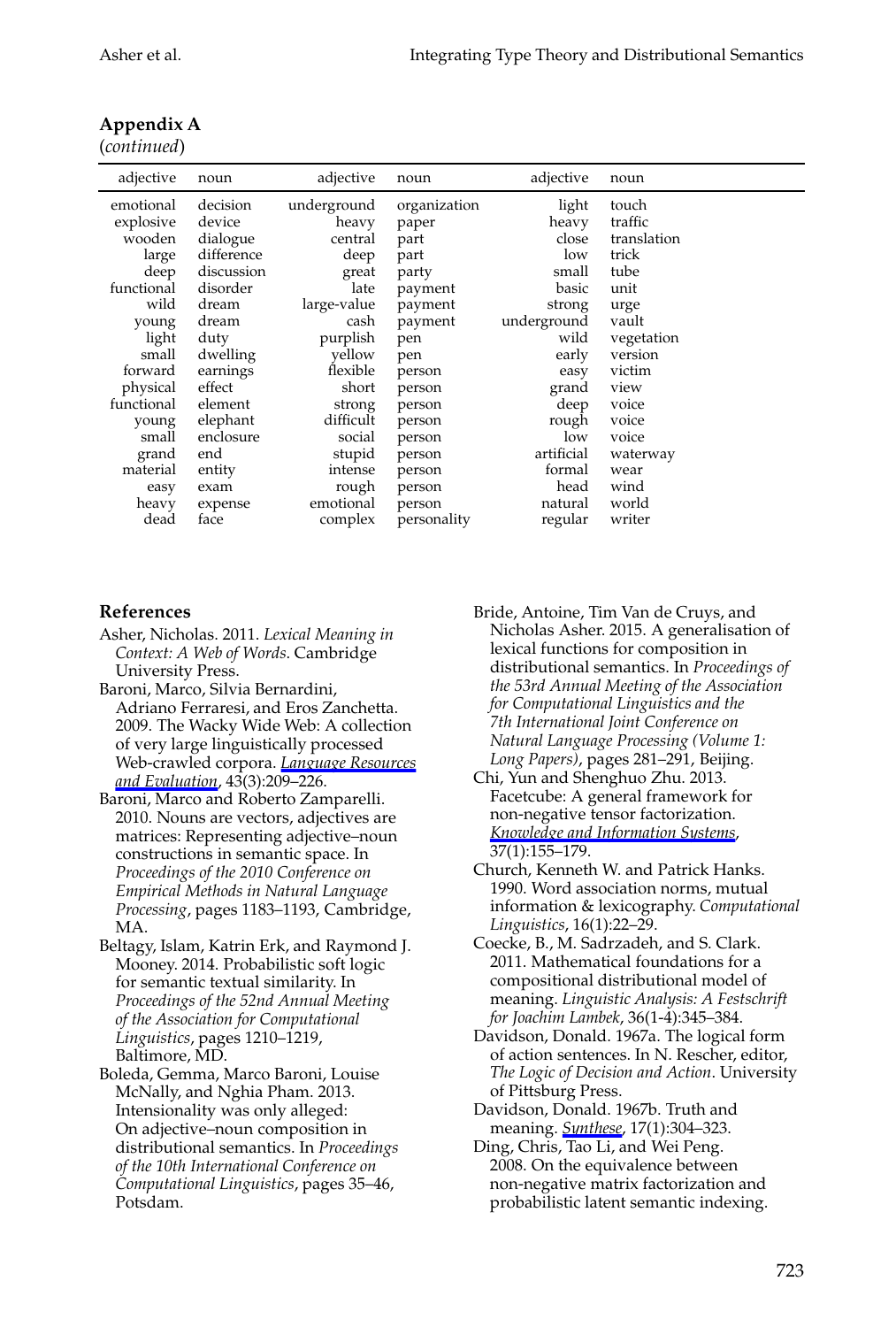*[Computational Statistics & Data Analysis](http://www.mitpressjournals.org/action/showLinks?crossref=10.1016%2Fj.csda.2008.01.011)*, 52(8):3913–3927.

- Dinu, Georgiana and Mirella Lapata. 2010. Measuring distributional similarity in context. In *Proceedings of the 2010 Conference on Empirical Methods in Natural Language Processing*, pages 1162–1172, Cambridge, MA.
- Dinu, Georgiana, Nghia The Pham, and Marco Baroni. 2013. Dissect distributional semantics composition toolkit. In *Proceedings of the 51st Annual Meeting of the Association for Computational Linguistics: System Demonstrations*, pages 31–36, Sofia.

Do, Quang, Yee Seng Chan, and Dan Roth. 2011. Minimally supervised event causality identification. In *Proceedings of the 2011 Conference on Empirical Methods in Natural Language Processing*, pages 294–303, Edinburgh.

- Erk, Katrin and Sebastian Padó. 2008. A structured vector space model for word meaning in context. In *Proceedings of the Conference on Empirical Methods in Natural Language Processing*, pages 897–906, Waikiki.
- Erk, Katrin and Sebastian Padó. 2009. Paraphrase assessment in structured vector space: Exploring parameters and datasets. In *Proceedings of the Workshop on Geometrical Models of Natural Language Semantics*, pages 57–65, Athens.
- Erk, Katrin and Sebastian Padó. 2010. Exemplar-based models for word meaning in context. In *Proceedings of the 48th Annual Meeting of the Association for Computational Linguistics, Proceedings of the Conference Short Papers*, pages 92–97, Uppsala.
- Frege, Gottlob. 1985. On sense and meaning. In A. P. Martinich, editor, *The Philosophy of Language*. Oxford University Press.
- Garrette, Dan, Katrin Erk, and Raymond Mooney. 2011. Integrating logical representations with probabilistic information using Markov logic. In *Proceedings of the International Conference on Computational Semantics*, pages 1162–1172, Oxford.
- Gaussier, Eric and Cyril Goutte. 2005. Relation between PLSA and NMF and implications. In *Proceedings of the 28th Annual International ACM SIGIR Conference on Research and Development in Information Retrieval*, pages 601–602, Salvador.
- Girju, Roxana, Preslav Nakov, Vivi Nastase, Stan Szpakowicz, Peter Turney, and Deniz Yuret. 2009. Classification of

semantic relations between nominals. *[Language Resources and Evaluation](http://www.mitpressjournals.org/action/showLinks?crossref=10.1007%2Fs10579-009-9083-2)*, 43:105–121.

- Grefenstette, Edward and Mehrnoosh Sadrzadeh. 2011a. Experimental support for a categorical compositional distributional model of meaning. In *Proceedings of the 2011 Conference on Empirical Methods in Natural Language Processing*, pages 1394–1404, Edinburgh.
- Grefenstette, Edward and Mehrnoosh Sadrzadeh. 2011b. Experimenting with transitive verbs in a discocat. In *Proceedings of the GEMS 2011 Workshop on GEometrical Models of Natural Language Semantics*, pages 62–66, Edinburgh.
- Howard, William A. 1980. The formulasas-types notion of construction. In P. Seldin and J. R. Hindley, editors, *To H. B. Curry: Essays on Combinatory Logic, Lambda Calculus and Formalism*. Academic Press, pages 479–490.
- Kamp, Hans and Barbara Partee. 1995. Prototype theory and compositionality. *[Cognition](http://www.mitpressjournals.org/action/showLinks?crossref=10.1016%2F0010-0277%2894%2900659-9)*, 57(2):129–191.
- Kripke, Saul. A. 1980. *Naming and Necessity*. Harvard University Press, Cambridge, MA.
- Kruszewski, German, Denis Paperno, and Marco Baroni. 2015. Deriving Boolean structures from distributional vectors. *Transactions of the Association for Computational Linguistics*, 3:375–388.
- Lee, Daniel D. and H. Sebastian Seung. 1999. Learning the parts of objects by non-negative matrix factorization. *[Nature](http://www.mitpressjournals.org/action/showLinks?crossref=10.1038%2F44565)*, 401(6755):788–791.
- Lee, Daniel D. and H. Sebastian Seung. 2000. Algorithms for non-negative matrix factorization. In *Advances in Neural Information Processing Systems 13*, pages 556–562.
- Lewis, David. 1970. General semantics. *[Synthese](http://www.mitpressjournals.org/action/showLinks?crossref=10.1007%2FBF00413598)*, 22(1):18–67.
- Lewis, Mike and Mark Steedman. 2013. Combining distributional and logical semantics. *Transactions of the Association for Computational Linguistics*, 1:179–192.
- Magidor, Ofra. 2013. *Category Mistakes*. Oxford University Press.
- McNally, Louise and Gemma Boleda. 2016. Conceptual vs. referential affordance in concept composition. In Yoad Winter and James Hampton, editors, *Concept Composition and Experimental Semantics/ Pragmatics*. Springer.
- Melamud, Oren, Jonathan Berant, Ido Dagan, Jacob Goldberger, and Idan Szpektor. 2013. A two level model for context sensitive inference rules. In *Proceedings of the*